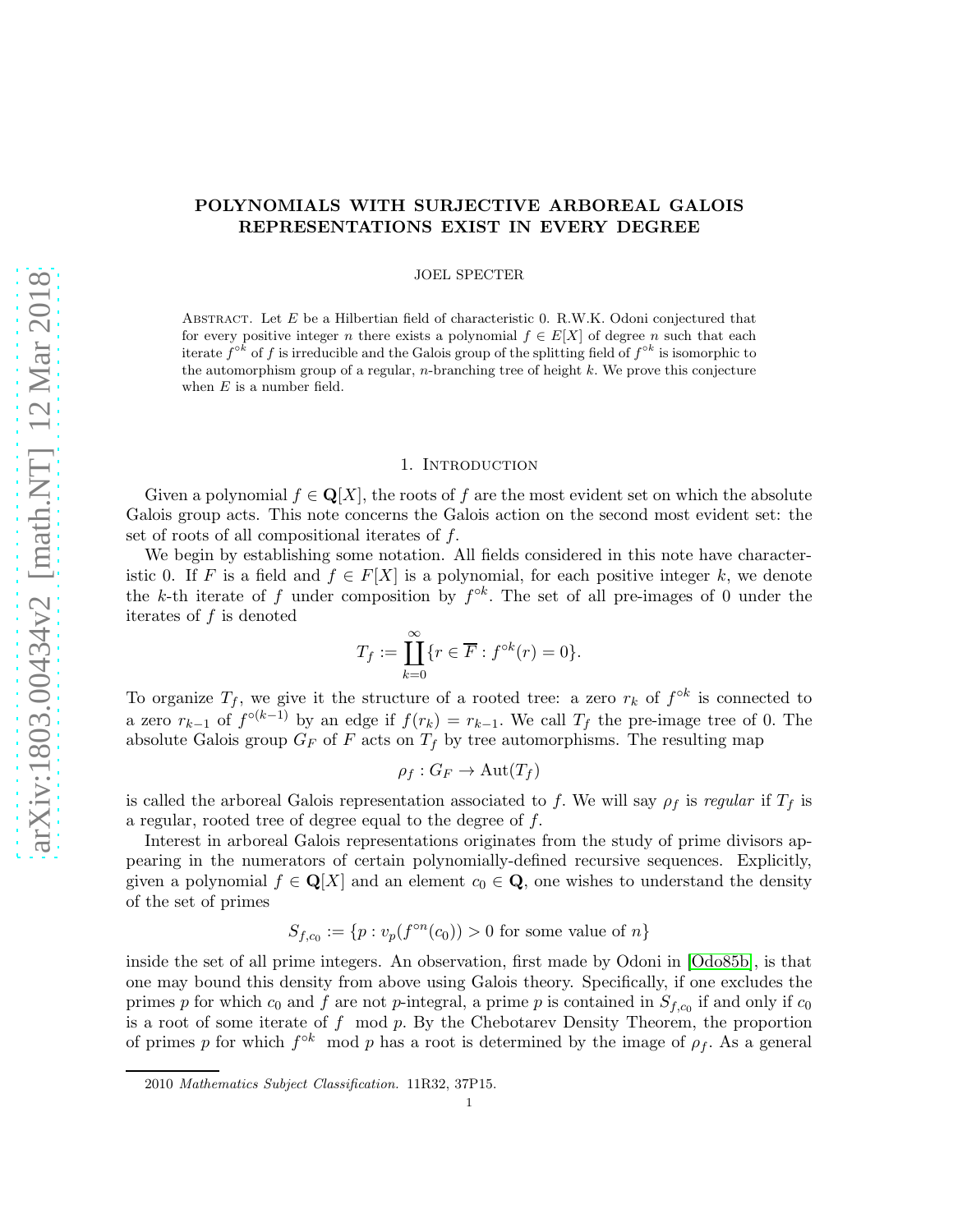#### $2$  JOEL SPECTER  $\,$

principle, if a polynomial has an arboreal Galois representation with *large* image, then *few* primes appear in  $S_{f,c_0}$ . For specific results, we refer the reader to [\[Odo85b\]](#page-17-0) or [\[Jon08\]](#page-17-1).

In [\[Odo85a\]](#page-17-2), Odoni showed that for any field  $F$  of characteristic 0, the arboreal Galois representation associated to the generic monic, degree n polynomial

$$
f_{gen}(X) := X^n + a_{n-1}X^{n-1} + \ldots + a_1X + a_0 \in F(a_{n-1}, \ldots, a_0)[X]
$$

is regular and surjective.<sup>[1](#page-1-0)</sup> When F is Hilbertian, for example when  $F = \mathbf{Q}$ , one expects that *most* monic, degree *n* polynomials behave like  $f_{gen}$ . Indeed, this expectation holds true for any finite number of iterates: for each  $k > 0$ , the set of monic, degree n polynomials f such that the Galois group of  $f^{\circ k}$  over F is smaller than the Galois group of  $f_{gen}^{\circ k}$  over  $F(a_{n-1},...,a_0)$ is thin. Alas, in general, the intersection of the complement of countably many thin sets may be empty; therefore, Odoni's theorem does not imply the existence of any specialization with surjective arboreal Galois representation. He conjectures that such specializations exist.

<span id="page-1-1"></span>Conjecture 1.1 ([\[Odo85a\]](#page-17-2), Conjecture 7.5). *Let* E *be a Hilbertian field of characteristic* 0*.* For each positive integer n, there exists a monic, degree n polynomial  $f \in E[X]$  such that *every iterate of* f *is irreducible and the associated arboreal Galois representation*

$$
\rho_f: G_E \to \mathrm{Aut}(T_f)
$$

*is surjective.*

In this note, we prove Odoni's conjecture when  $E$  is a number field. More generally, we prove Conjecture [1.1](#page-1-1) for extensions of Q that are unramified outside of finitely many primes of Z.

<span id="page-1-2"></span>Theorem 1.2. *If* E/Q *is an algebraic extension that is unramified outside finitely many primes, then for each positive integer* n *there exists a positive integer* a < n *and infinitely many*  $A \in \mathbf{Q}$  *such that the polynomial* 

$$
f_{a,A}(X) := X^a (X - A)^{n-a} + A
$$

and all of its iterates are irreducible over E and the arboreal  $G_E$ -representation associated *to* fa,A *is surjective.*

Our choice to consider the polynomial families in Theorem [1.2](#page-1-2) was inspired by examples of surjective arboreal Galois representations over Q constructed by Robert Odoni and Nicole Looper. In  $[Od 085b]$ , Odoni shows that the arboreal  $G_{\mathbf{Q}}$ -representation associated to  $X(X-1)+1$  is regular and surjective. In [\[Loo16\]](#page-17-3), Looper proves Conjecture [1.1](#page-1-1) for polynomials over Q of prime degree by analyzing the arboreal Galois representations associated to certain integer specializations of the trinomial family  $X^n - ntX^{n-1} + nt = X^{n-1}(X - nt) + nt$ .

In addition to our note, there have been a series of recent, independent works concerning Odoni's conjecture. Borys Kadets [\[Kad18\]](#page-17-4) has proved Conjecture [1.1](#page-1-1) when n is even and greater than 19, and  $E = Q$ . Robert Benedetto and Jamie Juul [\[BJ18\]](#page-17-5) have proved Conjecture [1.1](#page-1-1) when E a number field, and n is even or  $\mathbf{Q}(\sqrt{n}, \sqrt{n-2}) \nsubseteq E$ .

The organization of this paper is as follows. Section [2](#page-2-0) provides a criterion with which to check if an arboreal Galois representation contains a congruence subgroup  $\Gamma(N)$ . This

<span id="page-1-0"></span><sup>&</sup>lt;sup>1</sup>Jamie Juul has shown that the arboreal Galois representation associated to the generic monic, degree  $n$ polynomial over a field  $F$  of any characteristic is regular and surjective under the assumption that the characteristic of  $F$  and the degree  $n$  do not both equal 2 [\[Juu14\]](#page-17-6).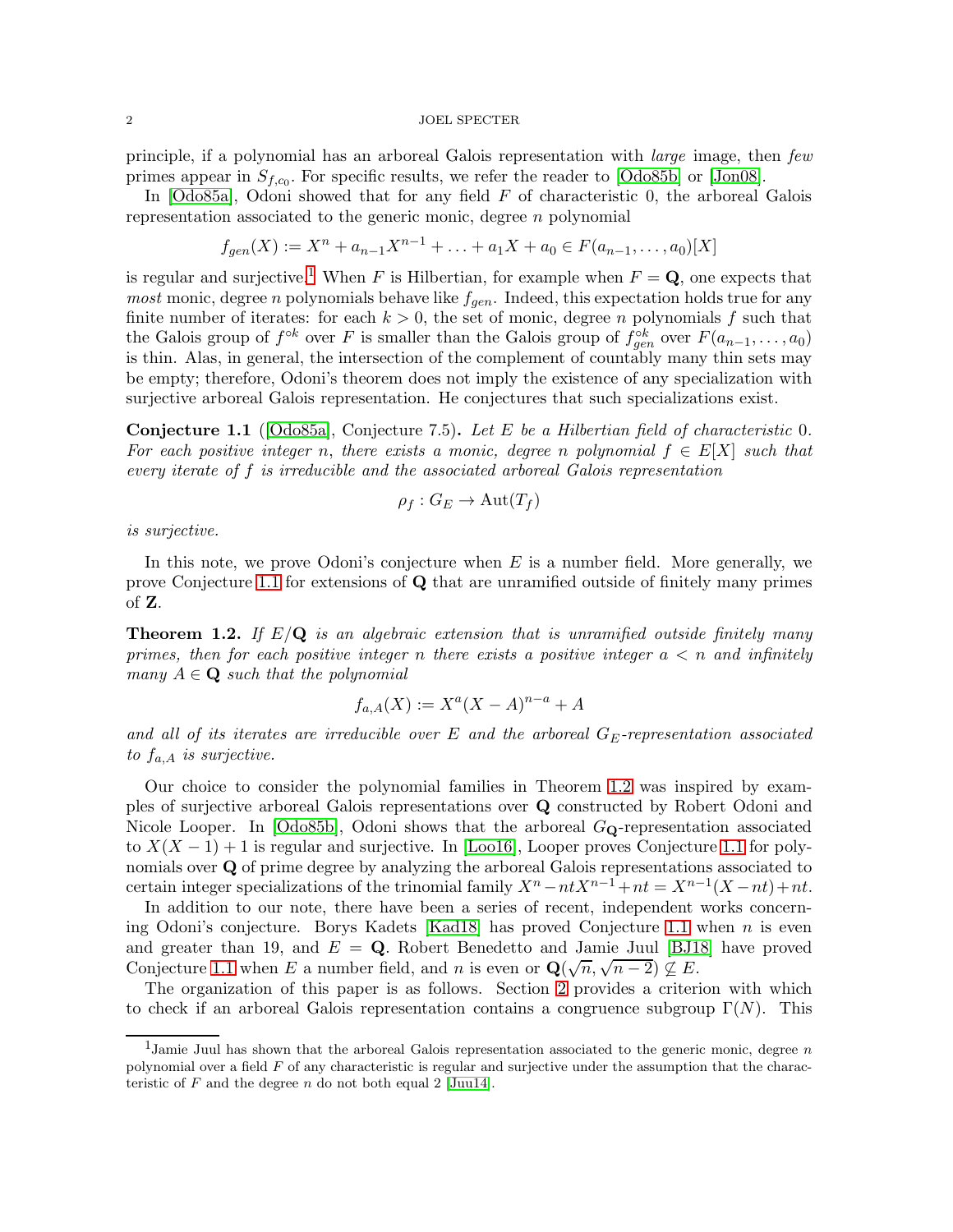criterion is that the image of the arboreal Galois representation contains, up to conjugation, some set of preferred elements

$$
\{\sigma_0\} \cup \{\sigma_k : k > N\} \cup \{\sigma_{\infty,N}\}\
$$

which topologically generate a subgroup containing  $\Gamma(N)$ . In Section [3,](#page-4-0) we show that for various explicit choices of A and a there are prime integers

$$
\{p_0\} \cup \{p_k : k > 0\} \cup \{p_\infty\}
$$

such that the image of the inertia group  $I_{p_k} \leqslant G_{\mathbf{Q}_{p_k}}$  under  $\rho_{f_{a,A}}$  contains an element conjugate to  $\sigma_k$  if  $k < \infty$ , and conjugate to either  $\sigma_{\infty,1}$  or  $\sigma_{\infty,0}$  if  $k = \infty$ . By choosing A well, one can force  $p_k$  to lie outside any fixed, finite set of primes; hence if  $E/\mathbf{Q}$  is unramified outside finitely many primes, then there is a choice of a and A such that the image of  $G_E$  under  $\rho_{f_{a,A}}$ contains  $\Gamma(1)$ . Given such a polynomial, its arboreal Galois representation is surjective if and only if its splitting field is an  $S_n$ -extension. In Section [4,](#page-13-0) we prove there are infinitely many values of A and a for which the representation  $\rho_{f_{a,A}} : G_E \to \text{Aut}(T_{f_{a,A}})$  is surjective by means of a Hilbert Irreducibility argument.

#### 2. Recognizing Surjective Representations

<span id="page-2-0"></span>Fix a field F of characteristic 0 and let  $f \in F[X]$  be a polynomial. For every non-negative integer N, let

$$
T_{f,N} := \coprod_{k=0}^{N} \{r \in \overline{F} : f^{\circ k}(r) = 0\} \subseteq T_f
$$

denote the full subtree of  $T_f$  whose vertices have at most height N. The subtree  $T_{f,N}$  is stable under the action of  $\text{Aut}(T_f)$ . Let  $\Gamma(N) \leq \text{Aut}(T_f)$  be the vertex-wise stabilizer of  $T_{f,N}$ in Aut( $T_f$ ). In this section, we describe a condition under which the image of  $\rho_f$  contains  $\Gamma(N)$ . Since  $\Gamma(0)$  equals  $\text{Aut}(T_f)$ , the case when  $N = 0$  is of primary interest.

To state our criterion, we introduce some terminology. For each non-negative integer  $k$ , we denote the splitting field of  $f^{\circ k}$  over F by  $F_k$ . If k is negative, we define  $F_k := F$ . By a *branch* of the tree  $T_f$ , we mean a sequence of vertices  $(r_i)_{i=0}^{\infty}$  such that  $r_0 = 0$  and  $f(r_i) = r_{i-1}$ for  $i > 0$ . The group  $G_F$  acts on the branches of  $T_f$ . If X is some set of branches and  $\sigma \in G_F$ , we say that  $\sigma$  acts *transitively* on X if the closed, pro-cyclic subgroup  $\langle \sigma \rangle \subset G_F$  stabilizes X and acts transitively in the usual sense.

The following is a sufficient condition for the image of a regular aboreal Galois representation to contain  $\Gamma(N)$ .

<span id="page-2-3"></span>**Lemma 2.1.** Let N be a non-negative integer,  $f \in F[X]$  be a monic polynomial of degree n, *and* a < n *be a positive integer such that either* a = 1, *or* a < n/2 *and* n−a *is prime. Assume that all iterates of* f *are separable. Furthermore, assume that:*

- <span id="page-2-4"></span><span id="page-2-1"></span>*(1) there is an element*  $\sigma_0 \in G_F$  *which acts transitively on the branches of*  $T_f$ ,
- (2) there is an element  $\sigma_{\infty,N} \in G_F$  and a regular,  $(n-a)$ -branching subtree  $T \subseteq T_f$  such *that*  $\sigma_{\infty,N}$  *acts transitively on the branches of* T, *and*
- <span id="page-2-2"></span>*(3) for every positive integer*  $k > N$ , *there is an element*  $\sigma_k \in \text{Gal}(F_k/F_{k-1})$  *which acts on the roots of*  $f^{\circ k}$  *in*  $F_k$  *as a transposition,*

*then all iterates of* f *are irreducible, and the image of the arboreal Galois representation associated to f contains*  $\Gamma(N)$ .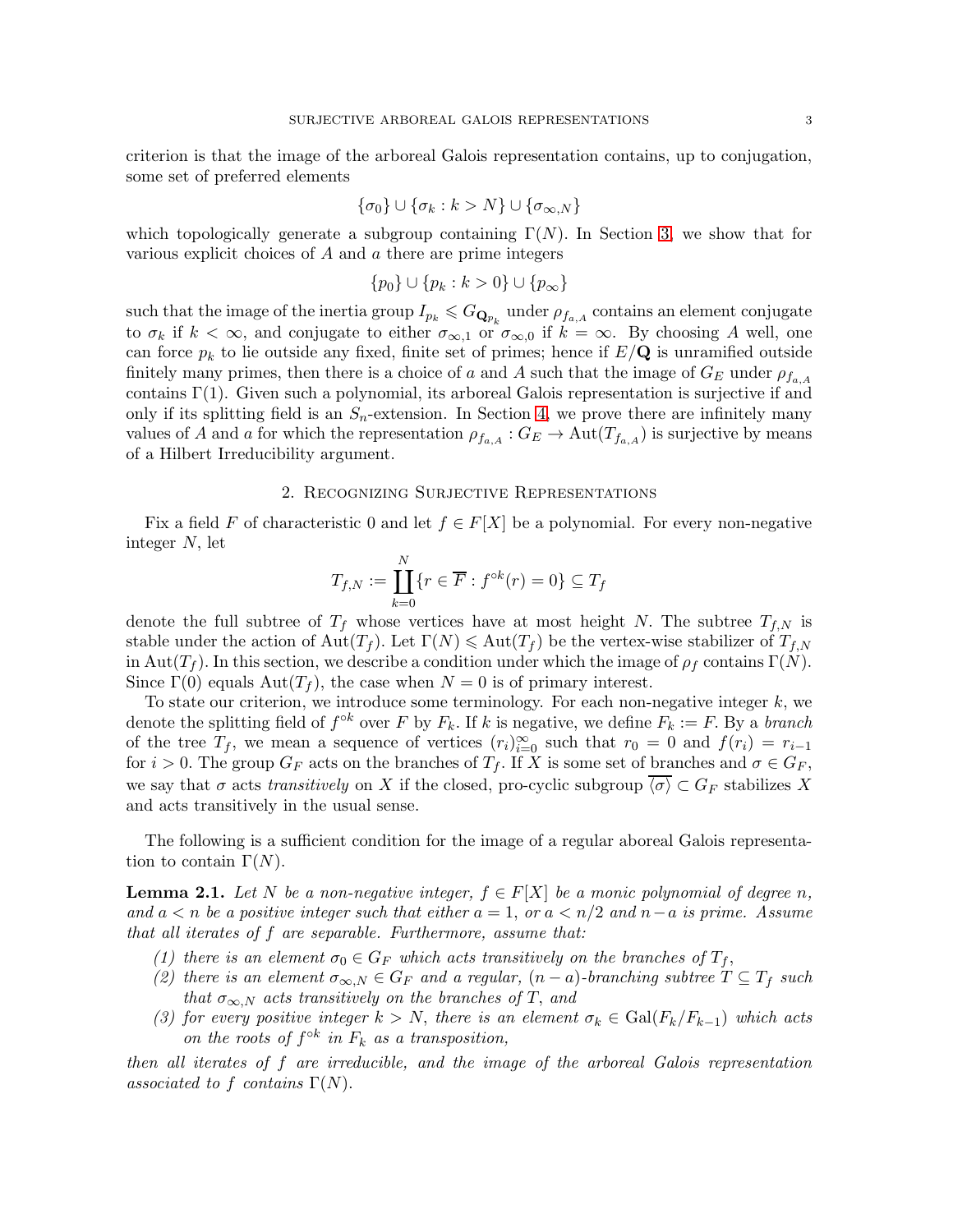#### 4 JOEL SPECTER

*Proof.* Since all iterates of f are separable, Hypothesis [1](#page-2-1) implies that all iterates of f are irreducible. We show that  $\Gamma(N)$  is contained in the image of  $\rho_f$ .

For all integers  $k > N$ , the subgroup  $\Gamma(k) \leq \Gamma(N)$  is finite index, and  $\Gamma(N)$  is isomorphic to the inverse limit  $\varprojlim_{k\to N} \Gamma(N)/\Gamma(k)$ . We regard  $\Gamma(N)$  as a topological group with respect to the topology induced by the system of neighborhoods  $\{\Gamma(k)\}_{k>N}$ . The map  $\rho_f : G_F \to \text{Aut}(T_f)$ is continuous in this topology. Since  $G_F$  is compact, the image,  $\rho_f(G_F)$ , is closed.

To show that the closed subgroup  $\rho_f(G_F)$  contains  $\Gamma(N)$ , it suffices to show that for all k greater than N

<span id="page-3-0"></span>(2.1) 
$$
(\rho_f(G_F) \cap \Gamma(k-1))/(\rho_f(G_F) \cap \Gamma(k)) = \Gamma(k-1)/\Gamma(k).
$$

Fix an integer  $k > N$ . Concretely,  $\Gamma(k-1)/\Gamma(k)$  is the group of permutations  $\sigma$  of the roots of  $f^{\circ k}$  which satisfy the relation  $f(\sigma(r_k)) = f(r_k)$ . For each root  $\pi$  of  $f^{\circ (k-1)}$ , let  $X_{\pi}$  denote the set of roots of  $f(X) - \pi$  in  $\overline{F}$ . The group  $\Gamma(k-1)/\Gamma(k)$  stabilizes  $X_{\pi}$ , and there is an isomorphism

<span id="page-3-1"></span>(2.2) 
$$
\Gamma(k-1)/\Gamma(k) \cong \bigoplus_{\substack{\pi \in \overline{F} \\ f^{\circ(k-1)}(\pi)=0}} S_{X_{\pi}}
$$

given by the direct sum of the restriction maps. Note that  $Gal(F_k/F_{k-1})$  is the subquotient of  $G_F$  which is mapped isomorphically to  $(\rho_f(G_F) \cap \Gamma(k-1))/(\rho_f(G_F) \cap \Gamma(k))$  via the map induced by  $\rho_f$ .

To show Equation [\(2.1\)](#page-3-0) holds (and therefore prove the lemma), it suffices by Equation [\(2.2\)](#page-3-1) to show that:

(\*) If  $(r r')$  is a transposition in the symmetric group on the roots  $f^{\circ k}$  and  $f(r) = f(r')$ , then  $(r r')$  is realized by an element of the Galois group  $Gal(F_k/F_{k-1})$ .

We will say a transposition  $(r r')$  on the set of roots of  $f^{\circ k}$  lies *above* a root  $\pi$  of  $f^{\circ (k-1)}$  if

$$
f(r) = f(r') = \pi.
$$

We conclude the proof by demonstrating that  $(\star)$  holds.

First, we show that  $Gal(F_k/F_{k-1})$  contains *at least one* transposition above each root of  $f^{\circ(k-1)}$ . Fix a root  $\pi$  of  $f^{\circ(k-1)}$ . By Assumption [3,](#page-2-2) the automorphism  $\sigma_k \in \text{Gal}(F_k/F_{k-1})$ acts on roots of  $f^{\circ k}$  as a transposition. Since  $\sigma_k$  is an element of  $Gal(F_k/F_{k-1}),$  it necessarily lies above a root  $\pi'$  of  $f^{\circ(k-1)}$ . By Assumption [1,](#page-2-1) there is some  $\tau \in \overline{\langle \sigma_0 \rangle}$  such that  $\tau(\pi') = \pi$ . The conjugate  $\sigma_k^{\tau}$  acts on the roots of  $f^{\circ k}$  as a transposition above  $\pi$ .

To conclude the proof, we show that  $Gal(F_k/F_{k-1})$  contains *every* transposition above  $\pi$ . Observe that elements of  $Gal(F_k/F_{k-1})$  which are  $Gal(F_k/F_{k-1})$ -conjugate to a transposition above  $\pi$  are also transpositions and lie above  $\pi$ . We know Gal( $F_k/F_{k-1}$ ) contains some transposition above  $\pi$ . To show Gal( $F_k/F_{k-1}$ ) contains all transpositions above  $\pi$ , it suffices to show  $G_{F(\pi)}$  acts doubly transitively on  $X_{\pi}$ .

Let  $F_{\pi}$  be the splitting field of  $f(X)-\pi$  over  $F(\pi)$ . We want to show that  $G_{F(\pi)}$  acts doubly transitively on  $X_{\pi}$ , we will show  $Gal(F_{\pi}/F(\pi))$  is isomorphic to the symmetric group  $S_{X_{\pi}}$ . We use the following criterion for recognizing the symmetric group:

<span id="page-3-2"></span>**Lemma 2.2** (pg. 98 [\[Gal73\]](#page-17-7), Lemma 4.4.3 [\[Ser92\]](#page-17-8)). Let G be a transitive subgroup of  $S_n$ . *Assume* G *contains a transposition. If* G *either contains*

- $(i)$  an  $(n-1)$ *-cycle, or*
- *(ii)* a *p-cycle for some prime*  $p > n/2$ ,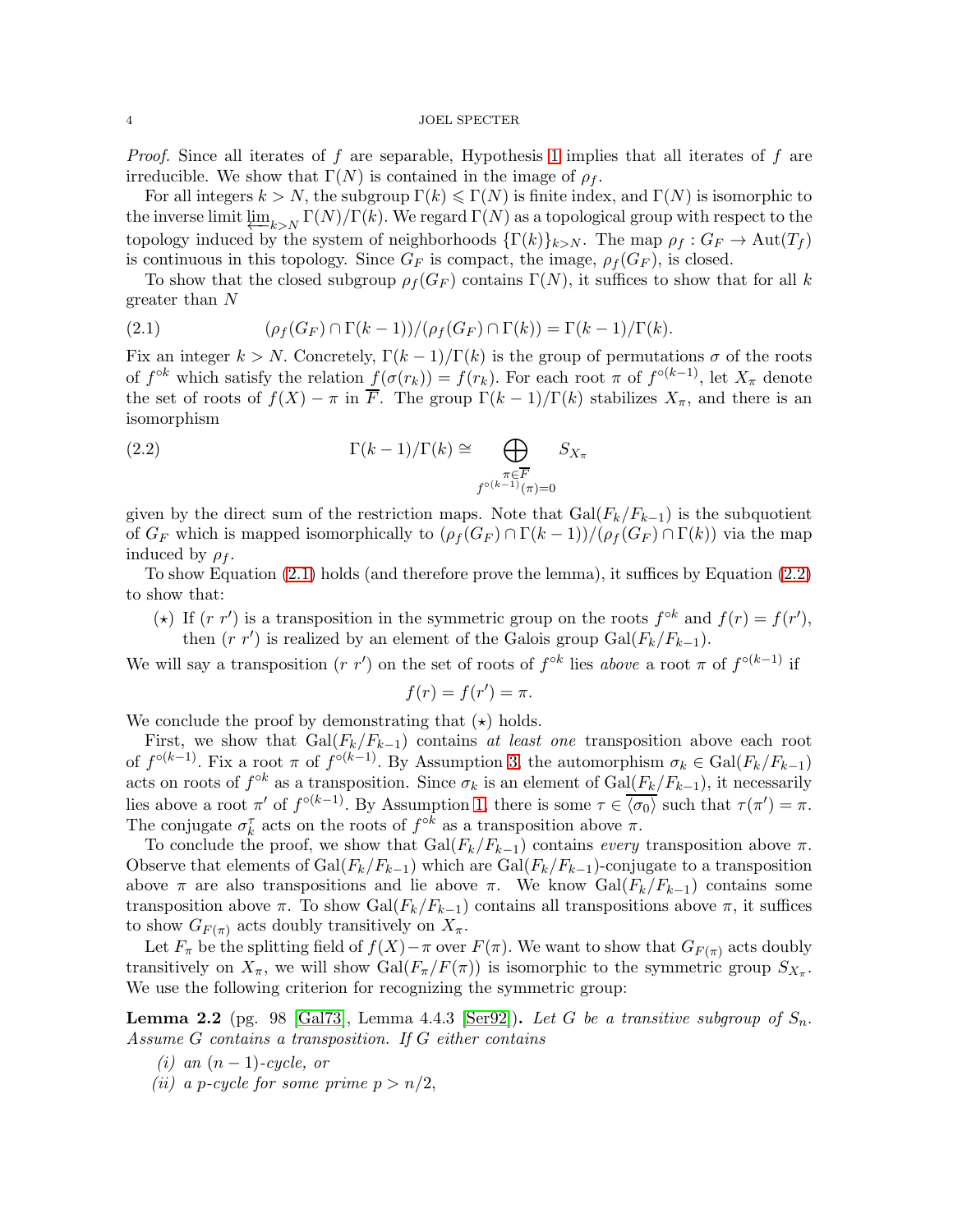*then*  $G = S_n$ *.* 

We show these conditions hold for  $Gal(F_{\pi}/F(\pi)) \leqslant S_{X_{\pi}}$ . First, by Assumption [1,](#page-2-1) the automorphism  $\sigma_0$  acts on the roots of  $f^{\circ k}$  as an  $n^k$ -cycle. It follows  $\sigma_0^{n^{k-1}}$  $n^{n-1}$  is an element of  $G_{F(\pi)}$ which acts on  $X_{\pi}$  as an *n*-cycle. Consequently,  $Gal(F_{\pi}/F(\pi))$  acts transitively on  $X_{\pi}$ .

Next, consider the element  $\sigma := \sigma_{\infty,N}^{(n-a)^{k-N-1}}$ . If  $\pi_2$  is a root of  $f^{\circ k-1}$  contained in T, then  $\sigma$ fixes  $\pi_1$  and cyclically permutes the  $(n - a)$ -vertices of T which lie above  $\pi_1$ . It follows that the image of  $\sigma$  in  $Gal(F_{\pi_1}/F(\pi_1))$  is either a  $(n-1)$ -cycle, or has an order divisible by a prime  $p := n - a > n/2$ . Taking a further power of  $\sigma$  if necessary, we deduce that there is a root  $\pi_1$  of  $f^{\circ k}$  such that the image of the permutation representation of  $Gal(F_{\pi_1}/F(\pi_1))$ on  $X_{\pi_1}$  contains either an  $(n-1)$ -cycle or a *p*-cycle for some prime  $p > n/2$ . By Hypothesis [1,](#page-2-1) there is some element  $\tau \in \overline{\langle \sigma_0 \rangle}$  which maps  $\pi_1$  to  $\pi$ . Under such an element  $\tau$ , the set  $X_{\pi_1}$ is mapped to  $X_{\pi}$ , and the actions of  $Gal(F_{\pi}/F(\pi'))$  and  $Gal(F_{\pi}/F(\pi))$  are intertwined. In particular, the cycle types occurring in  $Gal(F_{\pi_1}/F(\pi_1))$  are the same  $Gal(F_{\pi}/F(\pi))$ . By Lemma [2.2,](#page-3-2) we conclude  $Gal(F_{\pi}/F(\pi)) \cong S_{X_{\pi}}$ . .

**Remark 2.3.** *Hypothesis* [1](#page-2-1) *of Lemma [2.1](#page-2-3) can be replaced by the weaker assumption that*  $T_f$ *is a regular, n-branching tree and*  $G_F$  *acts transitively on the branches of*  $T_f$ *, i.e. that*  $f^{\circ k}$  *is irreducible for all* k. *We have chosen to state Lemma [2.1](#page-2-3) in this form, as it better indicates our strategy for the proof of the main theorem of Section [3.](#page-4-0)*

# 3. Almost Surjective Representations

<span id="page-4-0"></span>Fix an integer  $n \geq 2$  and a field  $E \subset \overline{Q}$  that is ramified outside of finitely many primes in **Z**. In this section, we give explicit examples of polynomials of degree n whose arboreal  $G_{E}$ representation contains  $\Gamma(1)$ . In fact, many of our examples have surjective arboreal Galois representation.

Given a non-zero rational number  $\alpha$ , define  $\alpha^+ \in \mathbb{Z}_+$  and  $\alpha^- \in \mathbb{Z}$  to be the unique positive integer and integer, respectively, such that  $(\alpha^+, \alpha^-) = 1$  and  $\alpha = \frac{\alpha^+}{\alpha^-}$ . Our main theorem in this section is:

<span id="page-4-5"></span>Theorem 3.1. *Let* E/Q *be an extension which is unramified outside finitely many primes of* **Z**. *Choose*  $a < n$  *to satisfy:* 

- <span id="page-4-12"></span><span id="page-4-3"></span>*(a.1) if*  $n \leq 6$ *, then*  $a = 1$ *,*
- <span id="page-4-4"></span> $(a.2)$  *if*  $n \equiv 7 \mod 8$ , *then*  $a = 1$ ,
- *(a.3) otherwise,*  $n a$  *is a prime and*  $a < n/2$ .

<span id="page-4-1"></span>*Assume*  $A \in \mathbf{Q}$  *satisfies:* 

<span id="page-4-6"></span>*(A.1) if* p *is a prime which ramifies in* E, *then* p-adic valuation  $v_p(A) > 0$ ,

<span id="page-4-8"></span>(A.2) there is a prime 
$$
p_0
$$
 which is unramified in E and prime to n such that  $v_{p_0}(A) = 1$ ,

<span id="page-4-10"></span>
$$
(A.3) \quad A > 2^{\frac{1}{n-1}} \left( \frac{a}{n} \right)^{-\frac{a}{n-1}} \left| \frac{a}{n} - 1 \right|^{-\frac{n-a}{n-1}} > 1,
$$
  

$$
(A \quad B \quad \text{and} \quad A > \frac{3}{n} + \frac{n}{n-2} \left( n \right).
$$

<span id="page-4-11"></span>
$$
(A.4) \quad v_2(A) \ge \frac{3}{n-1} + \frac{n}{n-1} v_2(n),
$$

- <span id="page-4-9"></span> $(A.5)$   $(A^+, n) = 2^{v_2(n)},$
- <span id="page-4-7"></span> $(A.6)$   $(A^-, a(a - n)) = 1$ ,

<span id="page-4-2"></span>*(A.7) there is a prime*  $p_{\infty} > n$  *which is unramified in* E *such that*  $v_{p_{\infty}}(A) = -1$ , *and* 

*(A.8) if n is even, then*  $A^- \not\equiv \pm 1 \mod 8$ ,

*then the polynomial*

$$
f(X) := X^a (X - A)^{n-a} + A
$$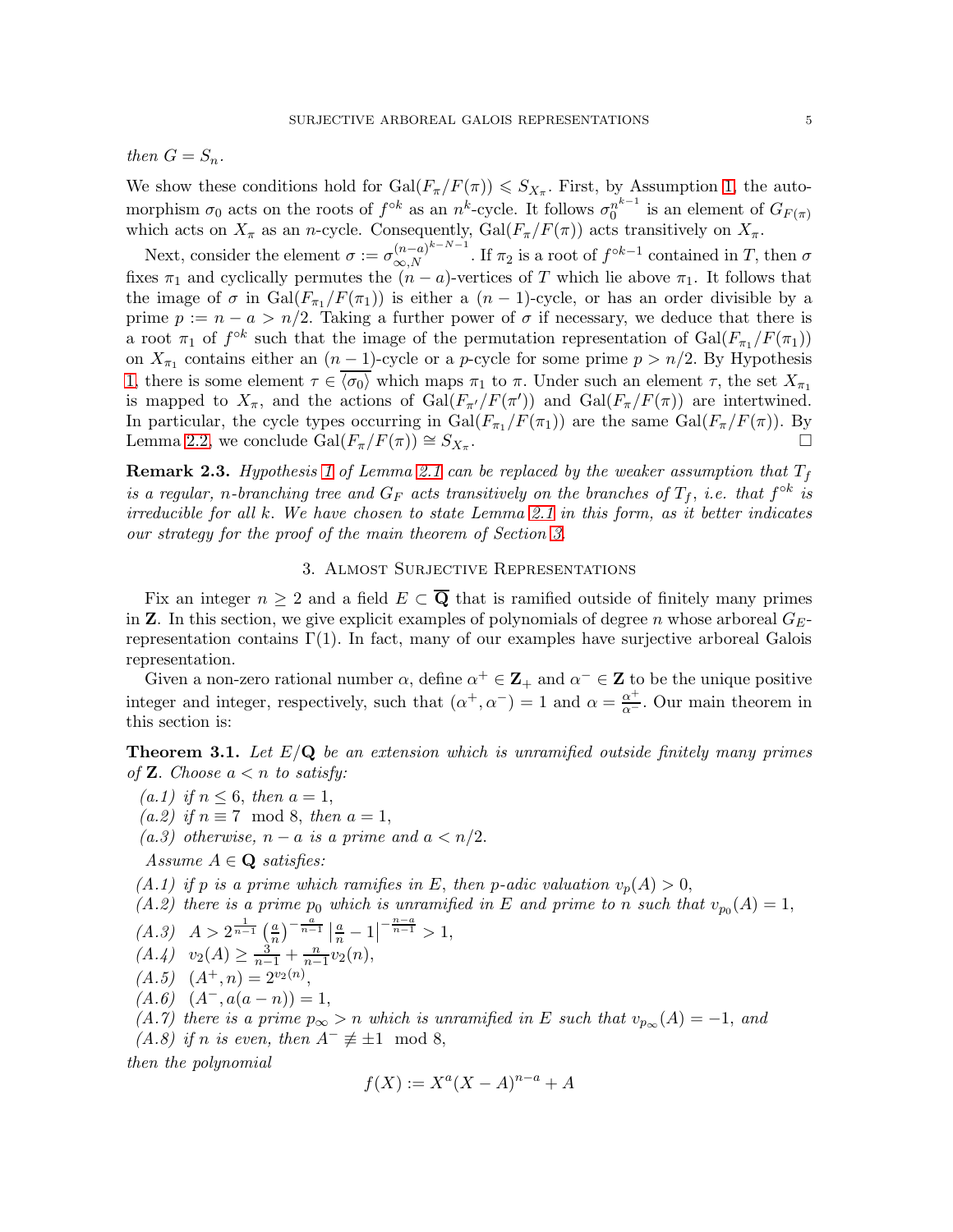#### $6$  JOEL SPECTER  $\,$

*and all of its iterates are irreducible over* E *and the image of the arboreal* GE*-representation associated to* f :

(1) contains  $\Gamma(1)$  *if*  $a = 1$  *and*  $n > 2$ , (*i.e.* n *satisfies*  $2 < n \leq 6$  *or*  $n \equiv -7 \mod 8$ *), and*  $(2)$  equals  $Aut(T_f)$ , *otherwise.* 

It is clear that there infinitely many values of A satisfying Hypotheses  $(A.1)$  -  $(A.8)$ . The fact that there is a value of a satisfying Hypotheses  $(a.1)$  -  $(a.3)$  is a consequence of Bertrand's postulate.

The remainder of this section constitutes the proof of Theorem [3.1.](#page-4-5) Fix elements  $a < n$ and  $A \in \mathbf{Q}$  which satisfy the hypotheses of this theorem, and let  $f(X) = X^a(X - A)^{n-a} + A$ . Let  $N = 1$  if  $a = 1$  and  $n > 2$ ; otherwise, let  $N = 0$ . As in Section [2,](#page-2-0) for each non-negative integer k, we denote the extension of E generated by all roots of  $f^{\circ k}$  by  $E_k \subseteq \overline{\mathbf{Q}}$ . Finally, for each prime  $p \in \mathbf{Z}$ , fix for once and for all an embedding  $i_p : \mathbf{Q} \to \mathbf{Q}_p$ . The map  $i_p$  induces an inclusion on Galois groups  $G_{\mathbf{Q}_p} \hookrightarrow G_{\mathbf{Q}}$ . Throughout the remainder of this note, we will regard Q as a subfield of  $\mathbf{Q}_p$ , and  $G_{\mathbf{Q}_p}$  as a subgroup of  $G_{\mathbf{Q}}$  via these maps. We denote the maximal unramified extension of  $\mathbf{Q}_p$  by  $\mathbf{Q}_p^{un}$ .

We will use Lemma [2.1](#page-2-3) to show that the image of  $G_E$  under  $\rho_f : G_{\mathbf{Q}} \to \text{Aut}(T_f)$  contains Γ(N). To do so, we will show that  $G_E$  contains a set of elements  $\{\sigma_k : k \in \mathbb{N} \cup \{\infty\}\}\$ that satisfy the hypotheses of Lemma [2.1,](#page-2-3) where  $\sigma_{\infty}$  denotes  $\sigma_{\infty,N}$ , an element satisfying Hypothesis [2.](#page-2-4) As described in the introduction, our strategy will be to find a set of prime integers  $\{p_k : k \in \mathbb{N} \cup \{\infty\}\}\$  that are unramified in E and have the property that the inertia subgroup  $I_{p_k} \leqslant G_{\mathbf{Q}_{p_k}} \leqslant G_E$  contains an element  $\sigma_k$  satisfying the relevant hypoth-esis of Lemma [2.1.](#page-2-3) The primes  $p_0$  and  $p_\infty$  are those primes described in Theorem [3.1](#page-4-5) that satisfy hypotheses [\(A.2\)](#page-4-6) and [\(A.7\)](#page-4-7), respectively. The local behavior of  $\rho_f$  at these primes mimic the local behavior at 0 and  $\infty$  in the arboreal Galois representation attached to  $f(X,t) = X^a(X-t)^{n-a} + t$  over  $\mathbf{C}(t)$ . In Lemmas [3.2](#page-5-0) and [3.4,](#page-6-0) we show that when k is 0 or  $\infty$ , the  $I_{p_k}$ -action on  $T_f$  factors through its tame quotient, and a lift  $\sigma_k$  of any generator of tame inertia satisfies the relevant hypothesis of Lemma [2.1.](#page-2-3) From Lemma [3.2,](#page-5-0) we will also deduce all iterates of f are separable. The primes  $p_k$  for k a positive integer are found in Lemma [3.5.](#page-8-0) Every iterate of the polynomial f has a critical point at  $\frac{a}{n}A$ . Therefore,  $f^{\circ k}(\frac{a}{n}A)$ divides the discriminant of  $f^{\circ k}$ . Furthermore,  $\frac{a}{n}A$  is a simple critical point of f. In Lemma [3.5,](#page-8-0) we find a prime  $p_k$  that is prime to the numerator of A (and hence by Assumption [\(A.1\)](#page-4-1) is unramified in E) and divides the numerator of  $f^{\circ k}(\frac{a}{n}A)$  to odd order. Assumptions  $(A.3) - (A.6)$  $(A.3) - (A.6)$ and [\(A.8\)](#page-4-2) are made to guarantee that such a prime divisor occurs. In Lemma [3.6,](#page-11-0) we show the ring of integers of  $E_k$  is simply branched over  $Spec(\mathbf{Z})$  at  $p_k$ . At such primes  $p_k$ , the elements of the inertia group  $I_{p_k}$  that act non-trivially on the roots  $f^{\circ k}$  act as a transposition  $\sigma_k$ .

We begin by verifying that all iterates of f are separable and that Hypothesis [1](#page-2-1) of Lemma [2.1](#page-2-3) holds for f. Let  $p_0$  be a prime that satisfies Assumption  $(A.2)$ . We wish to show that *all iterates of* f *are separable, and that there is an element*  $\sigma_0 \in G_E$ , *which acts transitively on the branches of*  $T_f$ . We will show that all iterates of f are separable over  $\mathbf{Q}_{p_0}$ , and that there is an element  $\sigma_0 \in I_{p_0}$  which acts transitively on the branches. This is immediate consequence of the following lemma:

<span id="page-5-0"></span>**Lemma [3](#page-4-5).2.** Let  $a \in \mathbb{Z}_+$  and  $A \in \mathbb{Q}$  satisfy the assumptions of Theorem 3.1. Let  $p_0$  be *a prime that witnesses Assumption* [\(A.2\)](#page-4-6)*. For all positive integers i, the polynomial*  $f^{\circ i}$  *is*  $irreducible\ over\ **Q**<sub>po</sub><sup>un</sup>$  and splits over a cyclic extension.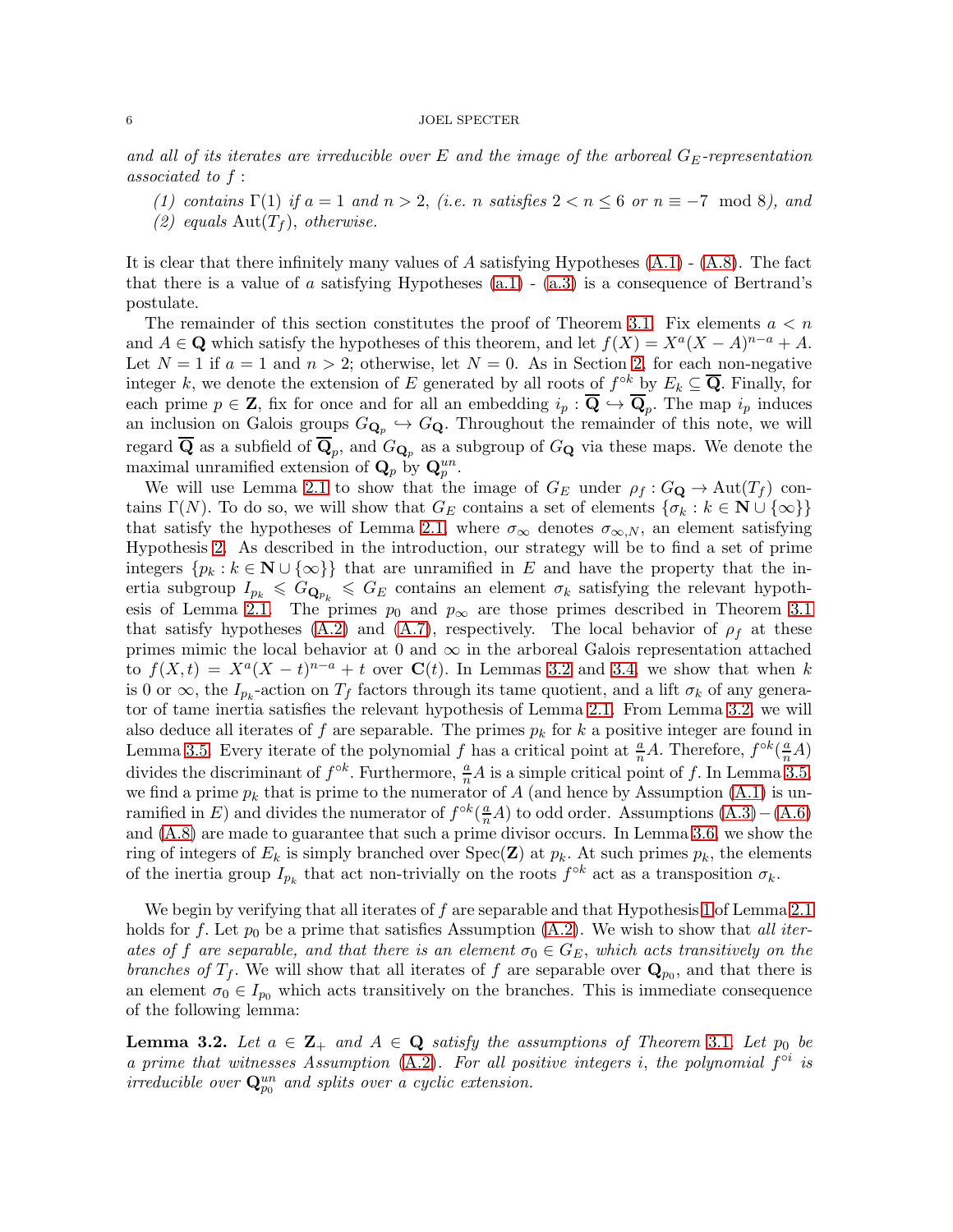*Proof.* We show that  $f^{\circ i}$  is an Eisenstein polynomial over  $\mathbb{Z}_{p_0}$ . By Assumption [\(A.2\)](#page-4-6), the polynomial f has  $p_0$ -integral coefficients, and satisfies the congruence  $f \equiv X^n \mod p_0$ . Therefore,  $f^{\circ k} \in \mathbf{Z}_{p_0}[X]$  and satisfies the congruence  $f^{\circ k}(X) \equiv X^{n^k} \mod p_0$ . Noting that  $f(0) = A$ and that A is a fixed point of f, we conclude that  $f^k(0) = A$ , which is a uniformizer in  $\mathbb{Z}_{p_0}$ . Therefore,  $f^{\circ k} \in \mathbf{Z}_{p_0}[X]$  is an Eisenstein polynomial.

Since the degree  $\deg(f^{\circ i}) = n^i$  is prime to  $p_0$ , an Eisenstein polynomial of this degree is irreducible over  $\mathbf{Q}_{p_0}^{un}$  and splits over the cyclic, tame extension of  $\mathbf{Q}_{p_0}^{un}$  of ramification degree  $n^i$ .

Our next task is to verify that Hypothesis [2](#page-2-4) of Lemma [2.1](#page-2-3) holds for  $f$ . Note that the conditions  $(a.1)-(a.3)$  $(a.1)-(a.3)$  of Theorem [3.1](#page-4-5) are those on a that appear in the statement of Lemma [3.1.](#page-4-5) Therefore, we must show that *there is a regular*  $(n - a)$ *-branching subtree*  $T \subseteq T_f$  whose *lowest vertex has height* N, and an element  $\sigma_{\infty} \in G_E$  which preserves T and acts transitively *on the branches of T.* This claim is vacuously true if  $n = 2$ ; in this case one can take T to be any branch of  $T_f$  and  $\sigma_{\infty}$  to be the identity. We may therefore restrict our attention to the case that  $n > 2$ .

Let  $p_{\infty}$  be a prime that witnesses Assumption [\(A.7\)](#page-4-7) of Theorem [3.1.](#page-4-5) Since  $p_{\infty} > n$ , the pro- $p_{\infty}$ -Sylow of Aut $(T_f)$  is trivial and the action of  $I_{p_{\infty}}$  on  $T_f$  factors through its pro-cyclic, tame quotient. By the unramifiedness condition in [\(A.7\)](#page-4-7), we have  $I_{p_{\infty}} \leqslant G_E$ . To verify the Hypothesis [2,](#page-2-4) it thus suffices to show there is an  $I_{p_{\infty}}$ -stable, regular,  $(n-a)$ -branching tree T whose lowest vertex has height N such that  $I_{p_{\infty}}$ -acts transitively on the branches of T. In Lemma [3.4,](#page-6-0) we will find such a tree.

Before proving Lemma [3.4,](#page-6-0) we prove the following lemma, which explains the failure of our methods to produce surjective arboreal Galois representations in Theorem [3.1](#page-4-5) under the assumption that  $a = 1$ . In Section [4,](#page-13-0) we will utilize this lemma to produce examples of surjective arboreal Galois representations when  $n \equiv 7 \mod 8$  or n is in the range  $3 \leq n \leq 6$ , i.e. in the cases that  $a = 1$ .

<span id="page-6-1"></span>**Lemma 3.3.** Let l be a prime integer which does not divide  $n-1$ . Assume that  $B \in \mathbf{Q}_l$  $satisfies v_l(B) = -1$ . *Then the polynomial* 

$$
g(X) := X(X - B)^{n-1} + B
$$

splits completely over an unramified extension of  $Q_l$ .

*Proof.* Consider the polynomial

$$
S(X) := B^{-1}f(B + X) = B^{-1}X^{n} + X^{n-1} + 1 \in \mathbf{Z}_{l}[X]
$$

The polynomial S splits over a given field if and only if  $g$  does. We show S splits over an unramified extension of  $\mathbf{Q}_l$ . Consider the Newton polygon of S; it has one segment of slope 0 and length  $n-1$ , and one segment of length 1 and slope 1. It follows that S has  $n-1$  roots of valuation 0 and one root of valuation  $-1$ . The root of valuation  $-1$  is necessarily  $\mathbf{Q}_l$ -rational. As for the roots of valuation 0, since

$$
S(X) \equiv X^{n-1} + 1 \mod l
$$

is separable, these roots have distinct images in the residue field. By Hensel's lemma, we conclude S splits over an unramifed extension of  $\mathbf{Q}_l$ . .

<span id="page-6-0"></span>**Lemma 3.4.** *Assume*  $n > 2$ *. Let*  $a \in \mathbb{Z}_+$  *and*  $A \in \mathbb{Q}$  *satisfy the assumptions of Theorem [3.1.](#page-4-5) Let*  $p_{\infty}$  *be a prime that witnesses Assumption* [\(A.7\)](#page-4-7)*. Then there is a subtree*  $T \subseteq T_f$  *whose*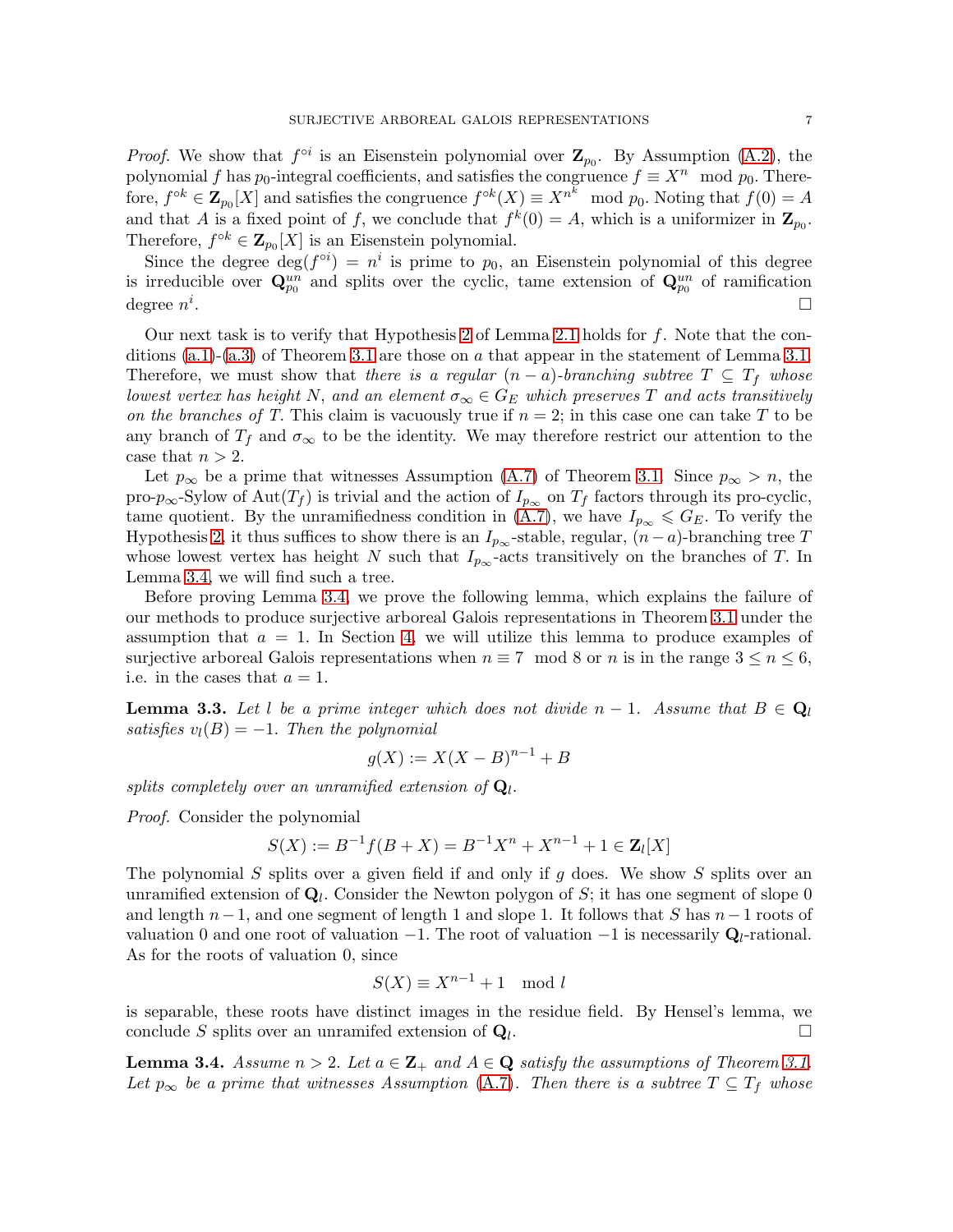### $8$  JOEL SPECTER  $\,$

*lowest vertex has height* N *which is*  $I_{p\infty}$ -stable, regular, and  $(n - a)$ -branching such that  $I_{p\infty}$ *acts transitively on the branches of* T.

*Proof.* Consider the subtree of  $T_f^{\infty} \subseteq T_f$  consisting of 0 and the roots  $r \in \overline{\mathbf{Q}}_{p_{\infty}}$  of  $f^{\circ i}$  such that the valuation  $v_{p_{\infty}}(f^{\circ j}(r)) = -1$  for all non-negative integers  $j < i$ . Since the action of  $G_{\mathbf{Q}_{p_{\infty}}}$  on  $\overline{\mathbf{Q}}_{p_{\infty}}$  preserves the valuation, the tree  $T_f^{\infty}$  is  $G_{\mathbf{Q}_{p_{\infty}}}$ -stable.

We claim that  $T_f^{\infty}$  is a regular,  $(n - a)$ -branching tree. To see this, observe that if  $\epsilon$  is any element of  $\overline{\mathbf{Q}}_{p_{\infty}}$  of valuation less than or equal to  $-1$ . Then the Newton polygon of

$$
f(X) - \epsilon = X^{a}(X - A)^{n-a} + (A - \epsilon) = (A - \epsilon) + \sum_{j=a}^{n} {n-a \choose n-j} A^{n-j} X^{j}
$$

has two segments: one has length  $n - a$  and slope  $-v_{p\infty}(A) = 1$ , and the other has length a and slope

$$
\frac{v_{p\infty}(A^{n-a})-v_{p\infty}(A-\epsilon)}{a}=\frac{a-n-v_{p\infty}(A-\epsilon)}{a}\leq \frac{a-n+1}{a}\leq 2-\frac{n}{a},
$$

which is less than 1. It follows that the pre-image of  $\epsilon$  under f contains exactly  $n-a$  elements of valuation  $-1$ . Specializing to the pre-image tree of 0, we deduce that the tree  $T_f^{\infty}$  is regular and  $(n - a)$ -branching.

When  $a = 1$ , by Lemma [3.3,](#page-6-1) the polynomial f splits completely over an unramified extension of  $\mathbf{Q}_{p_{\infty}}$ . In this case, choose T to be any of the  $(n - a)$  full subtrees of  $T_f^{\infty}$  whose lowest vertex has height 1. The inertia group  $I_{p_{\infty}}$  acts on T. If  $a > 1$ , let T equal  $T_f^{\infty}$ . We claim that the inertia group  $I_{p_{\infty}}$  acts transitively on the branches of T.

Let  $r_k$  be a root of  $f^{\circ k}$  contained in  $T_f^{\infty}$ . The ramification index of  $\mathbf{Q}_{p_{\infty}}(r_k)/\mathbf{Q}_{p_{\infty}}$  is the size of the orbit of  $r_k$  in  $\overline{\mathbf{Q}}_{p_{\infty}}$  under  $I_{p_{\infty}}$ . We wish to show that  $I_{p_{\infty}}$  acts transitively on T. By induction on  $k$ , it suffices to show that  $r_k$  orbit has size:

(3.1) 
$$
e_k := \begin{cases} (n-a)^k, & \text{if } a > 1, \text{ and} \\ (n-a)^{k-1}, & \text{if } a = 1. \end{cases}
$$

We show  $e(\mathbf{Q}_{p_{\infty}}(r_k)/\mathbf{Q}_{p_{\infty}}) = e_k$ . Note that  $e(\mathbf{Q}_{p_{\infty}}(r_k)/\mathbf{Q}_{p_{\infty}})$  is at most  $e_k$  as the size of the orbit of  $r_k$  under  $I_{p_\infty}$  is at most the number of vertices in T that have height k in  $T_f^\infty$ . To conclude the of proof, it suffices to show that  $e_k$  greater than or equal to  $e(\mathbf{Q}_{p_{\infty}}(r_k)/\mathbf{Q}_{p_{\infty}})$ .

We will show a root  $r_k$  of  $f^{\circ k}$  contained in  $T_f^{\infty}$  satisfies:

(3.2) 
$$
v_{p_{\infty}}((r_{k}-A))=1+\sum_{i=1}^{k}\frac{n-1}{(n-a)^{i}}.
$$

For each integer i in the range  $0 \leq i \leq k$  define

<span id="page-7-1"></span><span id="page-7-0"></span>
$$
r_i := f^{\circ k - i}(r_k)
$$
 and  $\epsilon_i := (r_i - A)/A$ .

Equation [\(3.2\)](#page-7-0) is equivalent to the assertion that

(3.3) 
$$
v_{p_{\infty}}(\epsilon_0) = 0 \text{ and } v_{p_{\infty}}(\epsilon_i) = \frac{v_{p_{\infty}}(\epsilon_{i-1})}{n-a} + \frac{n-1}{n-a} \text{ if } i > 1.
$$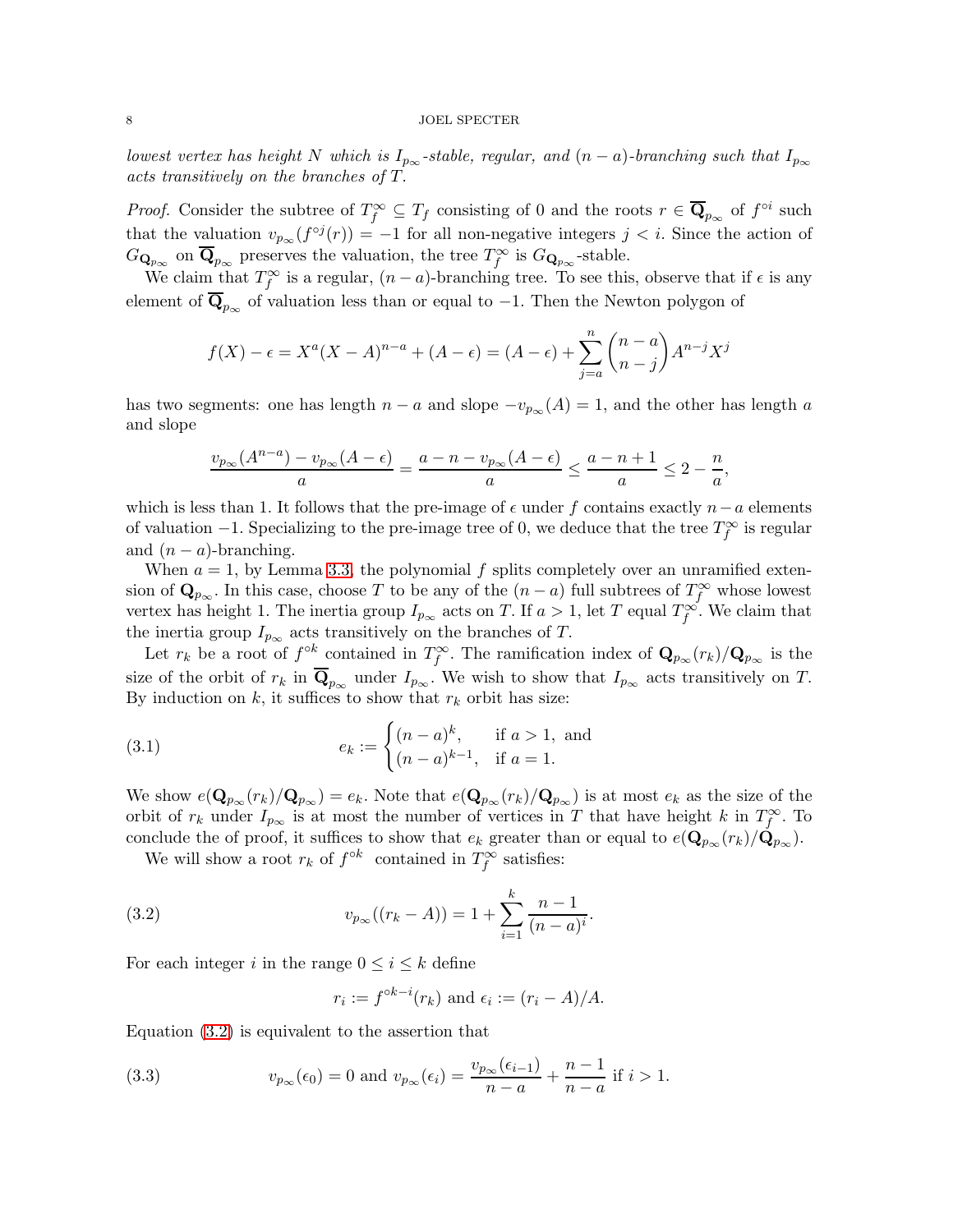We verify [\(3.3\)](#page-7-1). The case when  $i = 0$  is clear, as  $\epsilon_0 = -1$ . Consider the case where  $i > 0$ . Then since  $A(1 + \epsilon_i) = r_i$ , we see that  $\epsilon_i$  is a root of

$$
g_i(X) := f(A(1+X)) - r_{i-1}
$$
  
=  $A^n(1+X)^a X^{n-a} + (A - r_{i-1})$   
=  $A^n(1+X)^a X^{n-a} + \epsilon_{i-1}A$ .

Examining the Newton polygon of  $g_i$ , one sees that  $g_i$  has exactly a roots of valuation 0 and  $n - a$  roots of valuation

$$
-\frac{v_{p_{\infty}}(\epsilon_{i-1}A) - v_{p_{\infty}}(A^n)}{n-a} = \frac{v_{p_{\infty}}(\epsilon_{i-1})}{n-a} + \frac{n-1}{n-a}.
$$

Since  $f - r_{i-1}$  has exactly  $n - a$  roots of valuation  $-1$ , it must be the case that  $\epsilon_i$  is a root of  $g_i$  of valuation

$$
\frac{v_{p_{\infty}}(\epsilon_{i-1})}{n-a} + \frac{n-1}{n-a} > 0.
$$

Hence, Equation [\(3.2\)](#page-7-0) holds and  $e_k \geq e(\mathbf{Q}_{p_{\infty}}(r_k)/\mathbf{Q}_{p_{\infty}})$ .

We thus conclude that Hypothesis [2](#page-2-4) of Lemma [2.1](#page-2-3) holds for f.

The final hypothesis of Lemma [2.1](#page-2-3) is *that for every positive integer* k > N *the permutation representation of*  $Gal(E_k/E_{k-1})$  *acting on the roots of*  $f^{\circ k}$  *in*  $E_k$  *contains a transposition.* It is shown to hold for f for all values of  $k \geq 0$  by the following two lemmas. Recall our convention for writing a rational number as a fraction: for  $\alpha \in \mathbf{Q}$ , we denote by  $\alpha^+ \in \mathbf{Z}_+$ and  $\alpha^- \in \mathbb{Z}$  the unique *positive* integer and integer, respectively, such that  $(\alpha^+, \alpha^-) = 1$ and  $\alpha = \frac{\alpha^+}{\alpha^-}$ .

Note that  $\frac{a}{n}A$  is a critical point of f, and therefore by the chain rule, a critical point of all iterates of f. The next lemma, Lemma [3.5,](#page-8-0) shows that for every  $k > 0$ , there is a prime  $p_k$ (satisfying certain conditions), which does not divide  $A^+$ , so that  $\frac{a}{n}A$  is a root of  $f^{\circ k}$  mod  $p_k$ . By assumption [A.2,](#page-4-6) all primes which ramify in E divide  $A^+$ . Hence,  $p_k$  is unramified in E. In Lemma [3.6,](#page-11-0) we will show that under the Hypotheses of Lemma [3.5](#page-8-0) the inertia group  $I_{p_k}$ acts on the roots of  $f^{\circ k}$  as a transposition.

<span id="page-8-0"></span>**Lemma [3](#page-4-5).5.** Let  $a \in \mathbb{Z}_+$  and  $A \in \mathbb{Q}$  satisfy the assumptions of theorem 3.1. For each positive *integer* k, there exists a prime integer  $p_k \nmid nA^-A^+$  so that the  $p_k$ -adic valuation of  $f^{\circ k}(\frac{a}{n}A)$ *is positive and odd.*

*Proof.* For each positive integer k, let  $c_k$  denote  $\frac{f^{\circ k}(\frac{a}{n}A)}{A}$ . To prove this lemma it suffices to show for all positive integers k that  $c_k^+$  $\frac{1}{k}$  is relatively prime to  $nA^-A^+$  and is not a perfect square. We will show the following. First, we show that  $c_k^+$  $\frac{1}{k}$  and  $A^+$  are relatively prime. Then, we show that  $c_k = c_k^+$  $\frac{1}{k}$  / $c_k^-$  is a square in  $\mathbb{Z}_2^{\times}$ . To finish the proof, we analyze the denominator  $c_k^-$ <sup> $k$ </sup>. We show that if  $n_2 = n/2^{v_2(n)}$ , then  $n_2A^-|c_k^ \bar{k}$  and that  $c_k^ \overline{k}$  is not a square in  $\mathbb{Z}_2^{\times}$ . Noting that  $2|A^+$  by Hypothesis [\(A.4\)](#page-4-10), these claims imply that  $n\ddot{A}^-A^+$  and  $c_k^+$  $\frac{+}{k}$  are relatively prime, and that  $c_k^+$  $\frac{1}{k}$  is not a square.

<span id="page-8-1"></span>Define  $c_0 = \frac{a}{n}$ . Then for all  $k > 0$ ,

(3.4) 
$$
c_k = A^{n-1} c_{k-1}^a (c_{k-1} - 1)^{n-a} + 1.
$$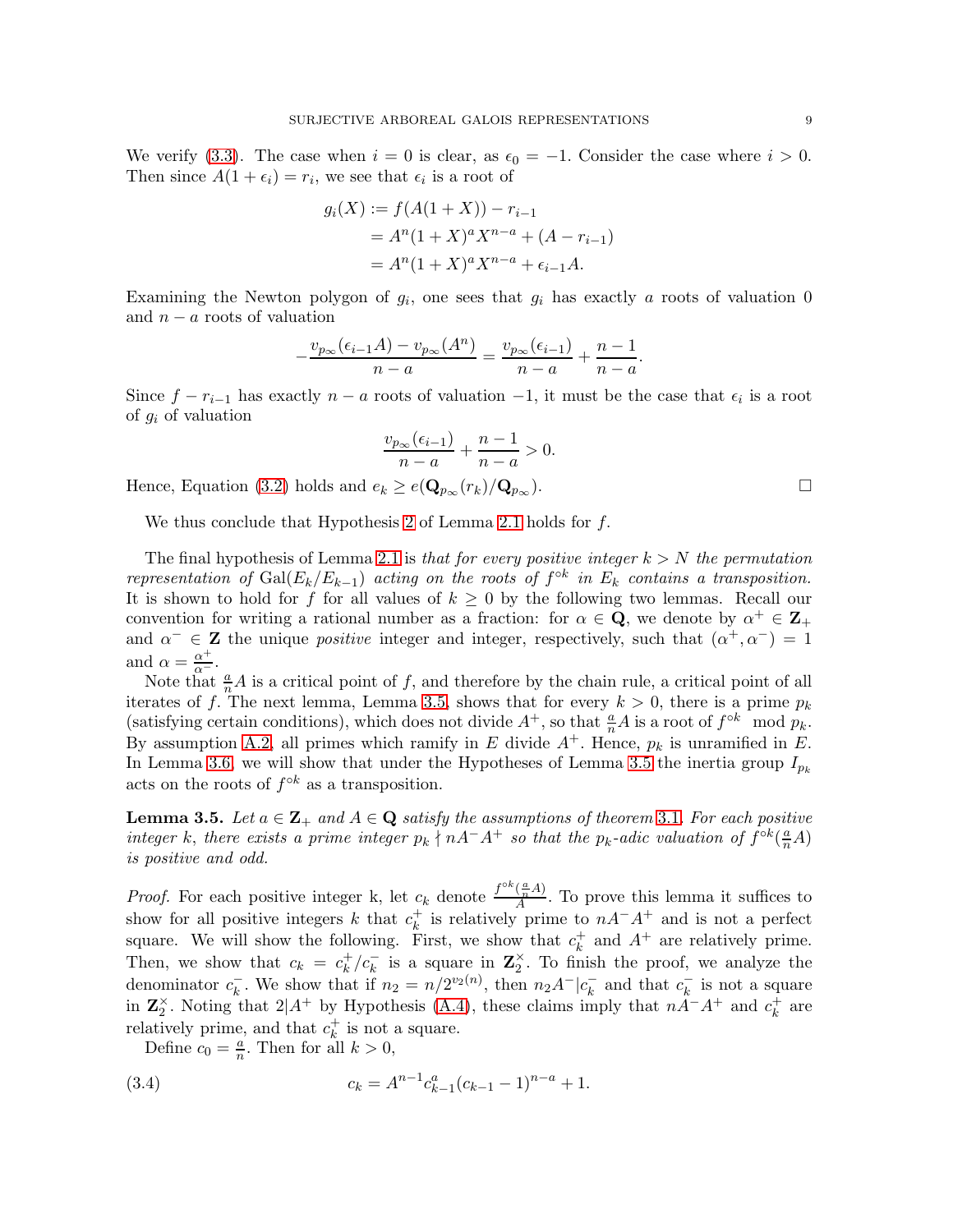Let  $p \neq 2$  be a prime integer factor of  $A^+$ . By Assumption [\(A.5\)](#page-4-11), the prime p is not a factor of n. Hence,  $c_0$  is p-integral. Using Equation [\(3.4\)](#page-8-1), one concludes by induction that  $c_k$ is p-integral and  $c_k \equiv 1 \mod p$ .

Now consider the case where  $p = 2$ . By Hypothesis [\(A.4\)](#page-4-10), the valuation  $v_2(A)$  satisfies

$$
v_2(A) \ge \frac{3}{n-1} + \frac{n}{n-1}v_2(n) > 0.
$$

Combining this with Equation [\(3.4\)](#page-8-1), we observe

$$
v_2(c_1 - 1) = v_2\left(A^{n-1}\left(\frac{a}{n}\right)^a\left(\frac{a}{n} - 1\right)^{n-a}\right) \ge (n-1)v_2(A) - nv_2(n) \ge 3,
$$

and

<span id="page-9-0"></span>
$$
v_2(c_k - 1) = v_2 \left(A^{n-1} (c_{k-1})^a (c_{k-1} - 1)^{n-a}\right) \ge v_2(c_{k-1} - 1),
$$

if  $k > 1$ . Therefore,  $c_k$  is 2-integral and congruent to 1 mod 8. We conclude that  $c_k^+$  $\frac{1}{k}$  and  $A^+$ are relatively prime. Furthermore, recalling that the squares in  $\mathbb{Z}_2^{\times}$  are exactly the elements congruent to 1 mod 8, we conclude that  $c_k$  is a square in  $\mathbf{Z}_2^{\times}$ .

Now, we examine  $c_k^ \bar{k}$ . We've seen that  $c_k^ \bar{k}_{k}$  is prime to 2. Let  $n_2 := n/2^{v_2(n)}$ . We will show by induction that

(3.5) 
$$
c_k^- = (A^-)^{n^k - 1} n_2^{n^k} (-1)^{(n-a)n^{k-1}}.
$$

This equation shows that  $c_k^+$  $k_k^+$  is prime to  $n_2A^-$ . More subtly, Equation [\(3.5\)](#page-9-0) shows  $c_k^ \overline{k} \not\equiv 1 \mod 8,$ and therefore is not a square in  $\mathbb{Z}_2^{\times}$ . To see this, observe that

$$
(A^{-})^{n^{k}-1}n_{2}^{n^{k}}(-1)^{(n-a)n^{k-1}} \equiv \begin{cases} \pm A^{-} \mod 8 & \text{if } n \equiv 0 \mod 2\\ (-1)^{n-a} \mod 8 & \text{if } n \equiv 1 \mod 8\\ \pm n \mod 8 & \text{if } n \equiv 3,5 \mod 8\\ n(-1)^{(n-a)} \mod 8 & \text{if } n \equiv 7 \mod 8. \end{cases}
$$

$$
\equiv \begin{cases} \pm 3 \mod 8 & \text{if } n \equiv 1 \mod 8\\ -1 \mod 8 & \text{if } n \equiv 7 \mod 8\\ \pm 3 \mod 8 & \text{if } n \equiv 1 \mod 8, \text{ by Assumption (A.8)},\\ \pm 3 \mod 8 & \text{if } n \equiv 3,5 \mod 8\\ -1 \mod 8 & \text{if } n \equiv 3,5 \mod 8\\ -1 \mod 8 & \text{if } n \equiv 7 \mod 8, \text{ as } n-a=n-1 \text{ is even} \\ \text{by Assumption (a.2)}.\end{cases}
$$

Hence, to conclude the proof, it suffices to confirm Equation [\(3.5\)](#page-9-0).

We will prove Equation  $(3.5)$  by induction on k. We begin by showing the equation holds when  $k = 1$ . The element

$$
c_1 = A^{n-1} \left(\frac{a}{n}\right)^a \left(\frac{a}{n} - 1\right)^{n-a} + 1 = (-1)^{n-a} \frac{(A^+)^{n-1} a^a (n-a)^{n-a}}{(A^-)^{n-1} n^n} + 1.
$$

So a prime p divides  $c_1^-$  only if  $p|A^-$  or  $p|n_2$ . To deduce Equation [\(3.5\)](#page-9-0) in this case, we must show that for all  $p|A^-n_2$  the valuation:

(3.6) 
$$
v_p(c_1^-) = v_p((A^-)^{n-1}n_2^n),
$$

and the sign

(3.7) 
$$
\frac{c_1^-}{|c_1^-|} = (-1)^{n-a}.
$$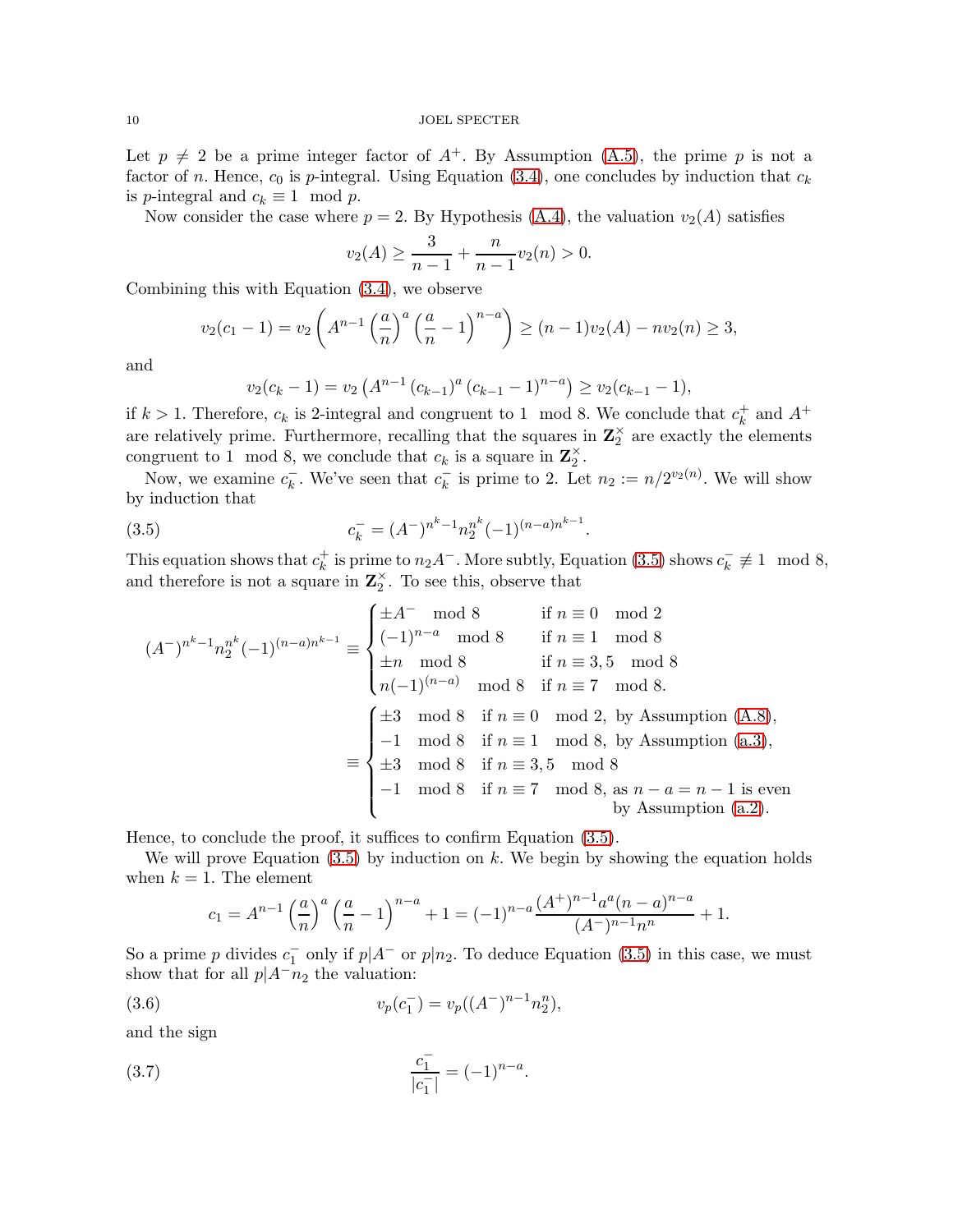These equalities hold if and only if

<span id="page-10-0"></span>(3.8) 
$$
(A^- n_2, A^+ a(n-a)) = 1,
$$

and

<span id="page-10-1"></span>(3.9) 
$$
\frac{(A^+)^{n-1}a^a(n-a)^{n-a}}{(A^-)^{n-1}n^n} > 1,
$$

respectively. We prove [\(3.8\)](#page-10-0) and [\(3.9\)](#page-10-1). By Assumption [\(A.6\)](#page-4-9), if p divides  $n_2$ , then p is prime to  $A^+$ . Since a and n are relatively prime, a prime p dividing  $n_2$  does not divide  $a(n - a)$ . Similarly, if p divides  $A^-$ , then by definition p is prime to  $A^+$ , and by Assumption [\(A.6\)](#page-4-9), the prime p does not divide  $a(n - a)$ . We conclude Equation [\(3.8\)](#page-10-0) holds. To see [\(3.9\)](#page-10-1), observe that

(3.10) 
$$
\frac{(A^+)^{n-1}a^a(n-a)^{n-a}}{(A^-)^{n-1}n^n} = (A\left(\frac{a}{n}\right)^{\frac{a}{n-1}}\left|\frac{a}{n}-1\right|^{\frac{n-a}{n-1}})^{n-1} > 2
$$

by Assumption [\(A.3\)](#page-4-8). We conclude Equation [\(3.5\)](#page-9-0) holds when  $k = 1$ .

Now assume that Equation [\(3.5\)](#page-9-0) holds  $k \geq 1$ , we show Equation (3.5) holds for  $k + 1$ . Observe that

<span id="page-10-4"></span>
$$
c_{k+1} = A^{n-1} c_k^a (c_k - 1)^{n-a} + 1 = \frac{(A^+)^{n-1} (c_k^+)^a ((c_k - 1)^+)^{n-a}}{(A^-)^{n-1} (c_k^-)^n} + 1.
$$

Hence, a prime  $p$  divides  $c_{k+1}^-$  only if  $p|A^-c_k^ \bar{k}$ . By induction, it follows that all prime divisors of  $c_{k+1}^-$  must divide  $A^-n_2$ . Note that,

<span id="page-10-2"></span>
$$
(A^-)^{n-1}(c_k^-)^n = (A^-)^{n-1}((A^-)^{n^k-1}n_2^{n^{k-1}})^n = (A^-)^{n^k-1}n_2^{n^k}.
$$

Hence, to show Equation [\(3.5\)](#page-9-0), it is sufficient to show for all  $p|A^-n_2$  the valuation

(3.11) 
$$
v_p(c_{k+1}^-) = v_p((A^-)^{n-1}(c_k^-)^n),
$$

and that the sign

(3.12) 
$$
\frac{c_{k+1}^-}{|c_{k+1}^-|} = \left(\frac{c_k^-}{|c_k^-|}\right)^n.
$$

These equations are implied by

(3.13) 
$$
(A^- n_2, A^+ c_k^+ (c_k - 1)^+) = 1,
$$

and

<span id="page-10-3"></span>
$$
(3.14) \qquad \left| \frac{(A^+)^{n-1}(c_k^+)^a((c_k-1)^+)^{n-a}}{(A^-)^{n-1}(c_k^-)^n} \right| = |A^{n-1}c_k^a(c_k-1)^{n-a}| = |c_{k+1}-1| > 2 > 1,
$$

respectively.

We conclude the proof by demonstrating equations [3.13](#page-10-2) and [3.14.](#page-10-3) Because  $n_2$  and  $A^+$  are relatively prime (by Assumption [\(A.5\)](#page-4-11)), and  $A^-n_2$  divides  $c_k^ \overline{k}$  and  $A^-n_2$  divides  $(c_k-1)^-$ by induction, we conclude equality [3.13](#page-10-2) holds. By Equation [\(3.10\)](#page-10-4), we see that  $|c_k - 1| > 2$ when  $k = 1$ . It follows by induction that

$$
|c_{k+1} - 1| = |A^{n-1}c_k^a(c_k - 1)^{n-a}| > |A|^{n-1}||c_k|^a |(c_k - 1)|^{n-a} > 2^{n-a}.
$$
  
Hence, Equation (3.14) holds.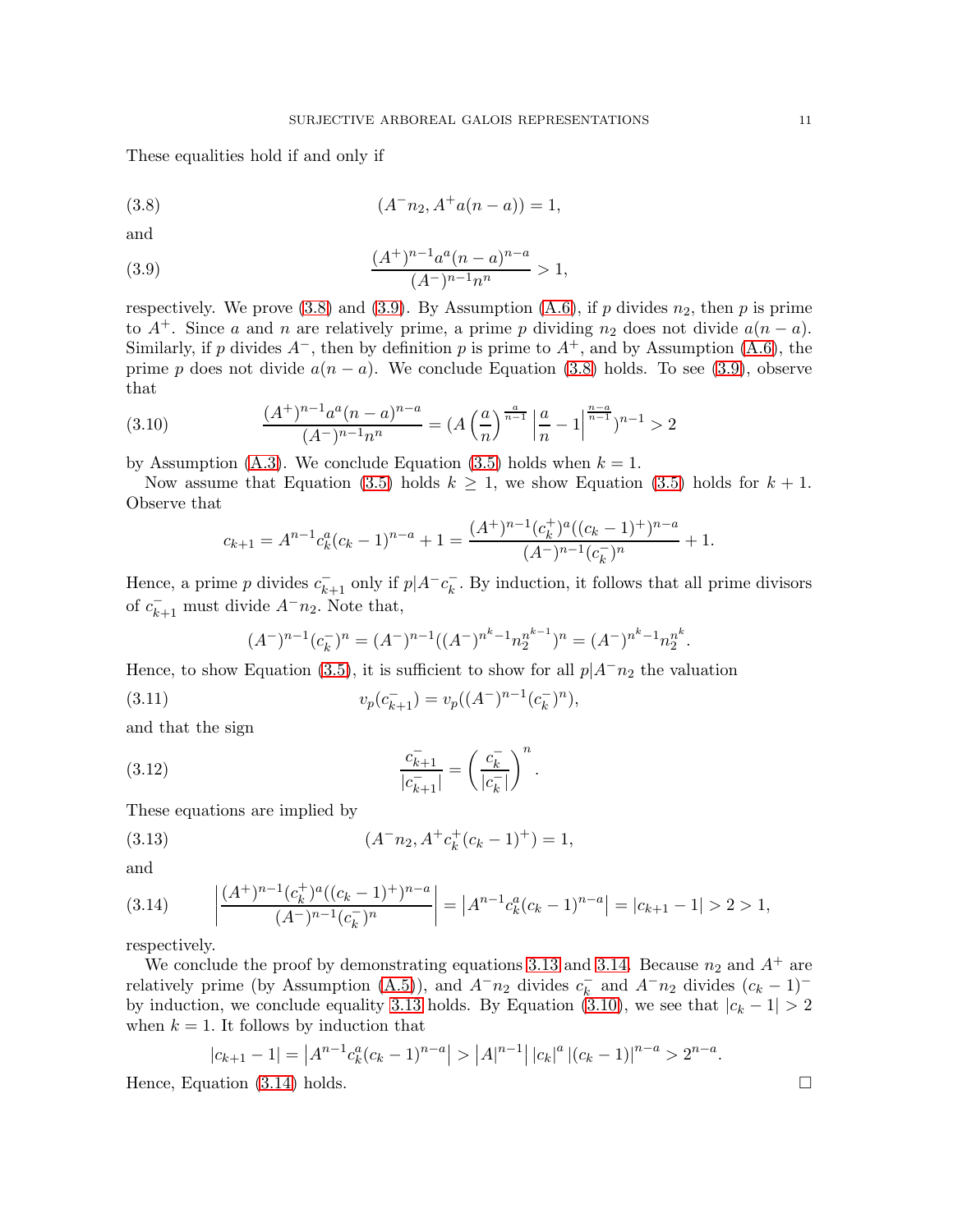#### 12 JOEL SPECTER

By Lemma [3.5,](#page-8-0) the prime  $p_k$  does not divide  $A^+$ . Therefore by Assumption [\(A.2\)](#page-4-6), this prime is unramified in E. To finish the proof of Theorem [3.1,](#page-4-5) we show that some element of the inertia group  $I_{p_k} \leqslant G_E$  acts on the roots of  $f^{\circ k}$  as a transposition.

<span id="page-11-0"></span>**Lemma [3](#page-4-5).6.** Let  $a \in \mathbb{Z}_+$  and  $A \in \mathbb{Q}$  satisfy the assumptions of theorem 3.1. Let  $p_k$  be a *prime integer such that*  $p_k \nmid nA^-A+$  *and the*  $p_k$ -adic valuation of  $f^{\circ k}(\frac{a}{n}A)$  positive and odd, *then*

- <span id="page-11-1"></span>(1) there is a factorization of  $f^{\circ k}(X) \equiv g(X)b(X) \mod p_k$  as where  $g(X)$  and  $b(X)$  are *coprime,*  $g(X)$  *is a separable, and*  $b(X) = (X - \frac{aA}{n})$  $\frac{d^{2}}{n})^{2}$ *, and*
- <span id="page-11-3"></span>(2) the inertia group  $I_{p_k} \leq G_{\mathbf{Q}_{p_k}} \leq G_E$  acts on the set of roots  $f^{\circ k}$  in  $\overline{\mathbf{Q}}_{p_k}$  as a transpo*sition.*

*Proof of Claim [1.](#page-11-1)* We show that  $\frac{a}{n}A$  is the unique multiple root of  $f^{\circ k}$  and its multiplicity is 2.

We begin by showing  $\frac{a}{n}A$  is a multiple root of  $f^{\circ k}$ . A polynomial over a field F has a multiple root at  $\alpha \in F$  if and only if  $\alpha$  is both a root and a critical point. By assumption, the value  $\frac{a}{n}A$  is a root of  $f^{\circ k}$  mod  $p_k$ . To see  $\frac{a}{n}A$  is a multiple root, observe that

(3.15) 
$$
(f^{\circ k})'(X) = f'(X) \prod_{0 < i < k} f'(f^{\circ i}(X))
$$

and

<span id="page-11-2"></span>(3.16) 
$$
f'(X) = aX^{a-1}(X - A) + (n - a)X^{a}(X - A)^{n-a-1} = X^{a-1}X^{n-a-1}(nX - aA),
$$

and therefore  $\frac{a}{n}A$  is a critical point of  $f^{\circ k}$ .

Now assume c is a root of  $f^{\circ k}$  mod  $p_k$  with multiplicity  $m > 1$ . Let  $\overline{Z}_{p^k}$  be the ring of integers of  $\overline{\mathbf{Q}}_{p_k}$  and  $\mathfrak{m}$  be its maximal ideal. Because  $f^{\circ k}$  is separable, there exists exactly m roots  $r_1, \ldots, r_m \in \overline{\mathbf{Z}}_{p_k}$  of  $f^{\circ k}$  such that  $r_i \equiv c \mod \mathfrak{m}$ . Let  $L(c) := \{r_1, \ldots, r_m\}$ . To prove Claim [1,](#page-11-1) it suffices to show c equals  $\frac{a}{n}A$  and  $m = |L(c)|$  equals 2.

For each pair of pair of distinct roots r and r' lifting c, let  $l(r, r')$  be the smallest positive integer such that  $f^{\circ l(r,r')}(r) = f^{\circ l(r,r')}(r')$ . Considering r and r' as vertices of the tree  $T_f$ , the value  $l(r, r')$  is the distance to the most common recent ancestor between r and r'. Let

$$
N(c) := \max\{l(r, r'): r, r' \in L(c)\}.
$$

We claim that if  $N(c)$  equals 1, then c equals  $\frac{a}{n}A$  and m equals 2. To see why, assume  $N(c)$ equals 1. Then  $r_1, \ldots, r_m$  are all roots of the polynomial  $f(X) - f(r_1)$ . Therefore, c is a critical point of  $f(X)$  mod m. From Equation [\(3.16\)](#page-11-2), one observes that the critical points of  $f(X)$ are 0, A and  $\frac{a}{n}A$ . By assumption  $f^{\circ k}(c) \equiv 0 \mod \mathfrak{m}$ . On the other hand, since A is a fixed point of f and  $f(0) = A$ ,

$$
f^{\circ k}(0) = f^{\circ k}(A) = A \not\equiv 0 \mod \mathfrak{m}.
$$

Thus, c must equal  $\frac{a}{n}A$ . The critical point  $\frac{a}{n}A$  has multiplicity 1. Therefore,  $m = L(c) = 2$ .

To finish the proof the claim, we must show  $N(c) = 1$ . Assume this is not the case, and let r and r' be a pair of lifts such that  $l := l(r, r') > 1$ . Then  $f^{\circ l-1}(r)$  and  $f^{\circ l-1}(r')$  are distinct roots of the polynomial

$$
g_{r,r'}(X) := f(X) - f^{\circ l}(r) = f(X) - f^{\circ l}(r')
$$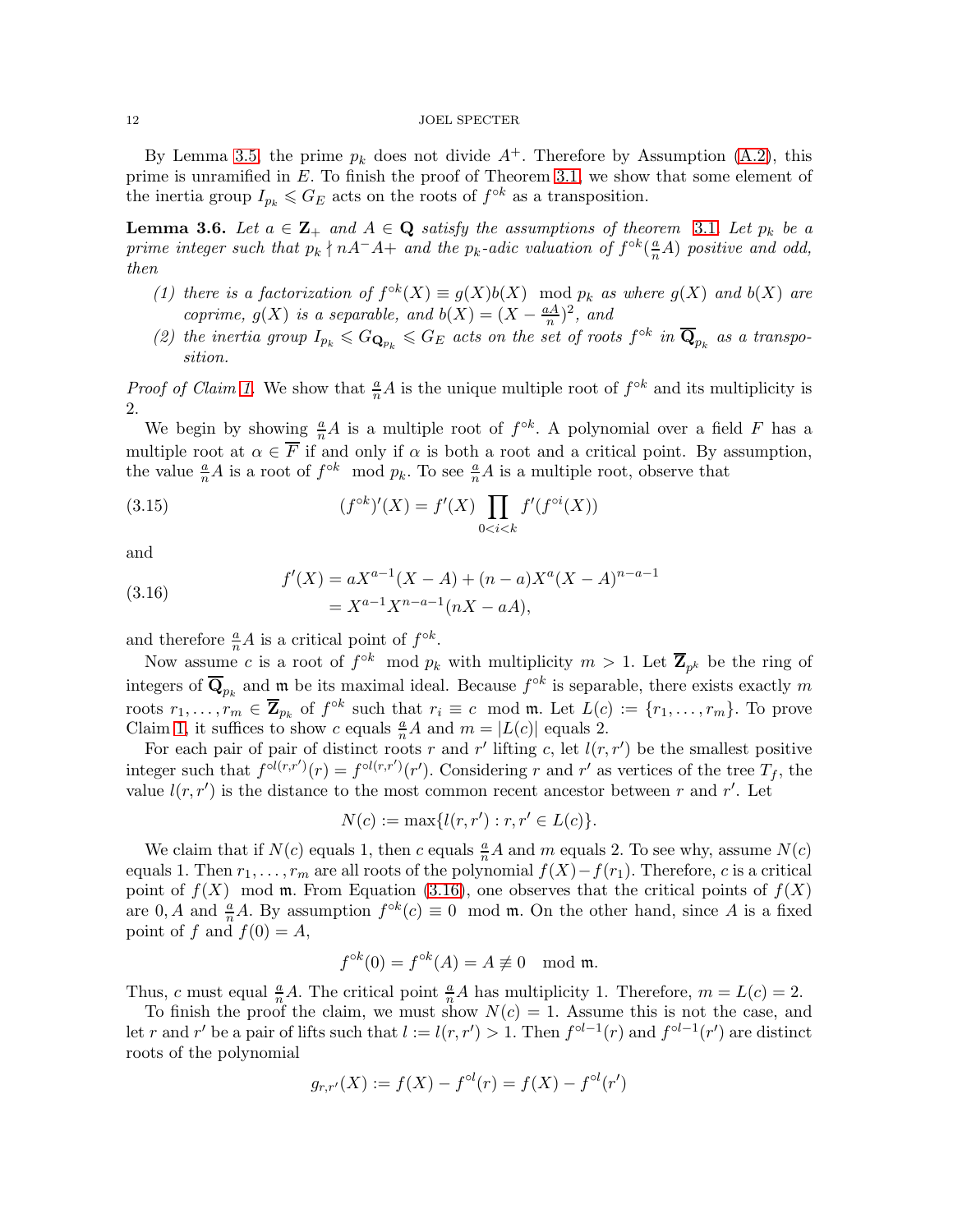which reduce to  $f^{\circ l-1}(c)$  modulo m. It follows  $f^{\circ l-1}(c)$  is a root of  $g'_{r,r'}(X) = f'(X)$ , and hence equals A or 0 or  $\frac{a}{n}A$ . Since  $f^{\circ k}(c) \equiv 0 \mod p_k$  and

$$
f^{\circ k-l-1}(0) = f^{\circ k-l-1}(A) = A \not\equiv 0 \mod p_k,
$$

it must be the case that  $f^{\circ l-1}(c)$  equals  $\frac{a}{n}A$ . But this implies, as  $0 \equiv f^{\circ k}(\frac{a}{n}A) \mod p_k$  by assumption, that

$$
0 \equiv f^{\circ k}(\frac{a}{n}A) \mod p_k
$$
  
\n
$$
\equiv f^{\circ k}(f^{\circ l-1}(c)) \mod p_k
$$
  
\n
$$
\equiv f^{l-1}(f^{\circ k}(c)) \mod p_k
$$
  
\n
$$
\equiv f^{l-1}(0) \mod p_k
$$
  
\n
$$
\equiv A \mod p_k,
$$

a contradiction.  $\Box$ 

*Proof of Claim [2.](#page-11-3)* The factorization  $b(x)g(x) = f(x)$ , appearing in Claim [1,](#page-11-1) lifts by Hensel's Lemma to a factorization

$$
B(X)G(X) = f(X)
$$

in  $\mathbf{Z}_{p_k}[X]$ , where  $B(X)$  and  $G(X)$  are monic polynomials such that

$$
B \equiv b \mod p_k \text{ and } G \equiv g \mod p_k.
$$

As g is separable, G splits over an unramified extension of  $\mathbf{Q}_{p_k}$ . To show  $I_{p_k}$  acts a transposition, we show the splitting field of B is a ramified quadratic extension of  $\mathbf{Q}_{p_k}$ .

Consider the quadratic polynomial  $B(X + \frac{a}{n}A) = X^2 + B'(\frac{a}{n}A)X + B(\frac{a}{n}A)$ . As

$$
B'(\frac{a}{n}A)G(\frac{a}{n}A)+B(\frac{a}{n}A)G'(\frac{a}{n}A)=f'(\frac{a}{n}A)=0,
$$

and

$$
G(\frac{a}{n}A) \equiv g(\frac{a}{n}A) \not\equiv 0 \mod p_k,
$$

we observe  $v_{p_k}(B'(\frac{a}{n}A)) \ge v_{p_k}(B(\frac{a}{n}A))$ . It follows that the Newton polygon  $B(X + \frac{a}{n}A)$  has a single segment of slope  $\frac{v_{p_k}(B(\frac{a}{n}A))}{2}$  and width 2. As

$$
v_{p_k}(B(\frac{a}{n}A)) = v_{p_k}(f(\frac{a}{n}A)) - v_{p_k}(G(\frac{a}{n}A)) = v_{p_k}(f(\frac{a}{n}A))
$$

the slope is non-integral. We conclude  $B(X + \frac{a}{n}A)$  is irreducible and splits over a ramified (quadratic) extension.

Having verified that the conditions of Lemma [2.1](#page-2-3) hold for  $f$ , we conclude that Theorem [3.1](#page-4-5) is true.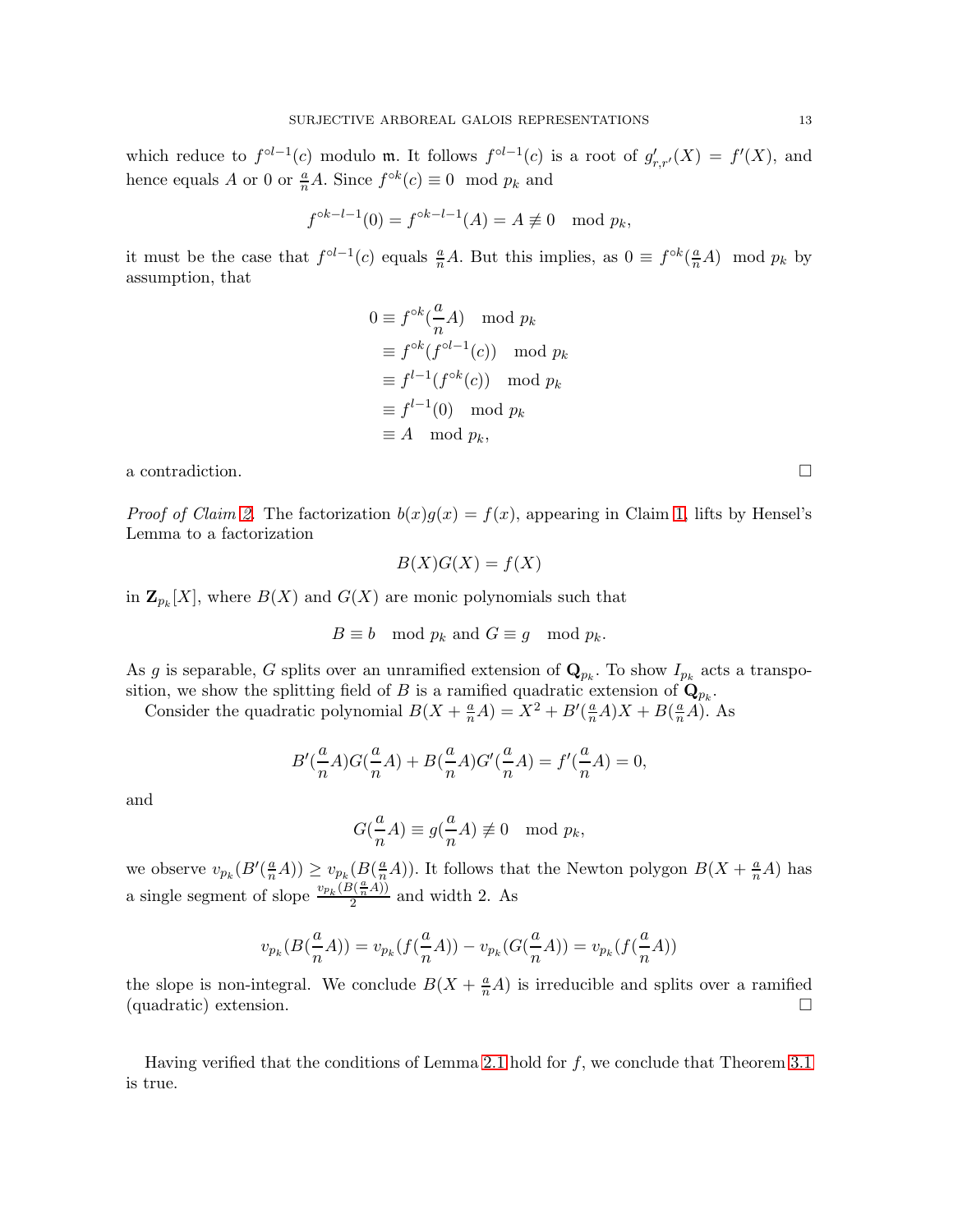#### <span id="page-13-0"></span>14 JOEL SPECTER

# 4. Bridging the Gap

Having proven Theorem [3.1,](#page-4-5) we observe that our main theorem, Theorem [1.2,](#page-1-2) holds in polynomial degrees n satisfying  $n \neq 7 \mod 8$  and  $n \geq 6$ , or  $n = 2$ . In this section, we prove that Theorem [1.2](#page-1-2) holds in all remaining cases.

Assume that either  $n \equiv 7 \mod 8$ , or n is in the range  $3 \le n \le 6$ . Define

$$
f(X,t) := X(X-t)^{n-1} + t \in \mathbf{Q}[t, X].
$$

By Theorem [3.1,](#page-4-5) there are infinitely many values of  $A \in \mathbf{Q}$  such that the image of the arboreal Galois representation  $\rho_{f(X,A)} : G_E \to \text{Aut}(T_{f(X,A)})$  associated to the specialization

$$
f(X, A) = X(X - A)^{n-1} + A \in \mathbf{Q}[X]
$$

contains  $\Gamma(1)$ . To prove Theorem [1.2,](#page-1-2) we will use the Hilbert Irreducibility Theorem to show that for some infinite subset of these values the splitting field of the specialization  $f(X, A)$ over E is an  $S_n$ -extension. For our first step, we calculate the geometric Galois group of the 1-parameter family  $f(X, t)$ .

<span id="page-13-1"></span>**Lemma 4.1.** Let F be a field of characteristic 0. The splitting field of the polynomial  $f(X,t)$ *over*  $F(t)$  *is an*  $S_n$ -extension.

*Proof.* Without loss of generality, we may assume  $F$  is the complex numbers  $C$ . Let

$$
g(X,t) = f(X - t, -t) = X^n - tX^{n-1} - t.
$$

It suffices to show that the splitting field of  $g(X, t)$  over  $\mathbf{C}(t)$  is an  $S_n$ -extension. Let  $\pi: C_0 \to \mathbf{P}^1$ be the étale morphism whose fiber above a point  $t_0 \in \mathbb{C}$  is the set of isomorphisms

 $\phi_t : \{0, ..., n-1\} \xrightarrow{\sim} \{r \in \mathbf{C} : g(r, t_0) = 0\}.$ 

Let C be a smooth, proper curve containing  $C_0$ , and let  $\pi : C \to \mathbf{P}^1$  be the map extending  $\pi: C_0 \to \mathbf{P}^1$ . The splitting field of g is an  $S_n$ -extension if and only if C is connected. We show the latter.

We will analyze the monodromy around the branch points of  $\pi : C \to \mathbf{P}^1$ . The cover C is ramified above the roots of

$$
\Delta g(X,t) = n^n \prod_{\substack{c \in \overline{C(t)}, \\ \frac{\partial g}{\partial t}(c,t) = 0}} g(c,t)^{m_c}
$$

$$
= n^n g(0,t)^{n-2} g(\frac{n-1}{n}t,t)
$$

$$
= n^n (-t)^{n-2} \left( \left(-\frac{1}{n}t\right) \left(\frac{n-1}{n}t\right)^{n-1} - t \right)
$$

$$
= n^n (-t)^{n-1} \left( \left(\frac{1}{n}\right) \left(\frac{n-1}{n}t\right)^{n-1} + 1 \right)
$$

where  $m_c$  is the multiplicity of the critical point c. Hence,  $\pi: C \to \mathbf{P}^1$  is branched at 0 and

$$
\alpha_k := Me^{\frac{(2k+1)\pi i}{(n-1)}},
$$

where  $k \in \{0, \ldots, n-2\}$  and M is a positive real number which is independent of k. Each of the branch points  $\alpha_k$  is simple. One may check (though it is not relevant to our proof)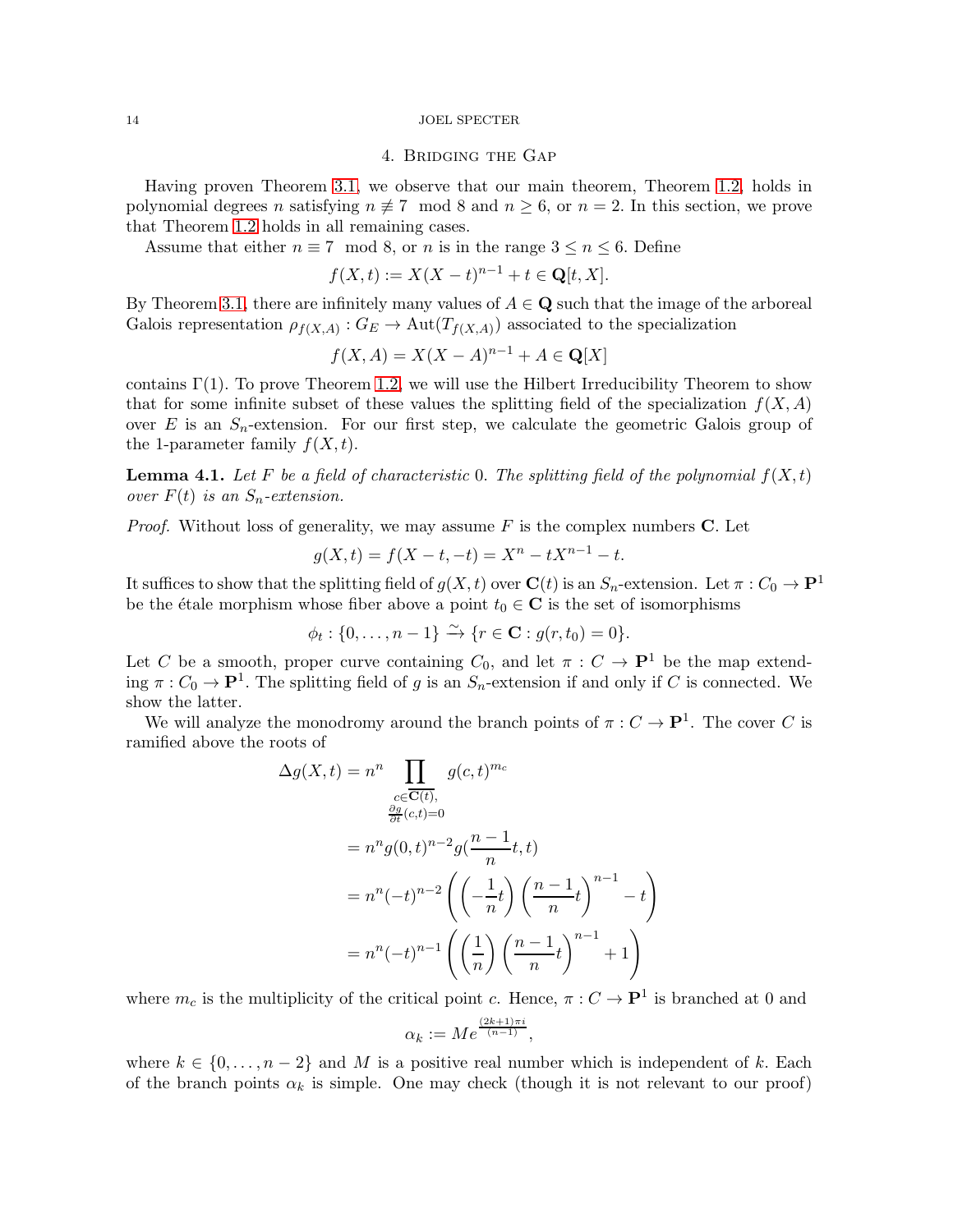that  $\pi: C \to \mathbf{P}^1$  is unramified at  $\infty$ ; for a proof, see Lemma [3.3.](#page-6-1) We let  $D := \{0, \alpha_0, \dots, \alpha_{n-2}\}\$ denote the branch locus.

Since  $g(X,t) = X^n - tX^{n-1} - t$  is t-Eisenstein, it splits over  $\mathbb{C}[[t^{1/n}]]$ . Observing that

$$
t^{-1}g(Xt^{1/n},t) \equiv X^n - 1 \mod t^{1/n},
$$

it follows that each of the roots r of g in  $\mathbb{C}[[t^{1/n}]]$  satisfy

$$
r = e^{2\pi i k/n} t^{1/n} \mod t^{2/n}
$$

for some unique value of  $k \in \{0, \ldots n-1\}$ . Let  $pt_{\alpha_0 \to 0}$  be the set  $(0, |\alpha_0|) \alpha_0 \in \mathbb{C}$ , i.e. the image of the straight line path from 0 to  $\alpha_0$ . Let  $s : pt_{\alpha_0 \to 0} \to C$  be the unique holomorphic section of  $\pi: C \to \mathbf{P}^1$  such that

$$
\lim_{t \to 0^+} \frac{s(t)(k)}{|s(t)(k)|} = e^{\frac{2\pi i k}{n}} e^{\frac{\pi i}{(n-1)n}}.
$$

We consider the monodromy representation  $\varphi : \pi_1(\mathbf{P}^1 \setminus D, pt_{\alpha_0 \to 0}) \to S_n$  which maps a path p in  $\mathbf{P}^1 \setminus D$  with endpoints in  $pt_{\alpha_0\to 0}$  to  $\hat{p}(1)^{-1} \circ \hat{p}(0)$  where  $\hat{p}$  is the unique lift of p satisfying  $\hat{p}(0) = s(p(0))$ . To show C is connected, it suffices to show  $\varphi$  is surjective. Our strategy will be to show that the generators of the symmetric group  $(0\ 1\ 2\ldots n-1)$  and  $(0\ 1)$ are contained in the image of  $\varphi$ .

Consider a counterclockwise circular path  $p_0$  around 0 with endpoints in  $pt_{\alpha_0\rightarrow 0}$ . Since 0 is the only branch point contained in the circle bounded by  $p_0$ , the image of  $p_0$  under  $\varphi$  is the cycle  $(0 \ 1 \ 2 \dots n-1)$ . Let  $p_1$  be a path with endpoint in  $pt_{\alpha_0 \to 0}$  which bounds a punctured disk in  $\mathbf{P}^1 \setminus D$  around  $\alpha_0$ . Since the branch point  $\alpha_0$  is simple, the image of  $p_1$  under  $\varphi$  is a transposition. We claim  $\varphi(p_1) = (0 \ 1)$ .

Let  $S$  be the set of complex numbers  $z$  which satisfies

$$
\frac{\pi}{n(n-1)} \le \text{Arg}(z) \le \frac{2\pi}{n} + \frac{\pi}{n(n-1)}.
$$

Note that  $\alpha_0 \in S$ . Furthermore, observe the boundary rays of S are the two tangent directions by which the 0-th and 1-st root of  $g(X, t_0)$  (in the labeling given by the section s) converge to 0. To show  $\varphi(p_1) = (0 \ 1)$ , we will demonstrate that

(★) for all  $t_0 \in pt_{\alpha_0 \to 0}$  there exists a unique pair of roots of  $g(X, t_0)$  contained in S.

From ( $\star$ ), one concludes by uniqueness  $\varphi(p_1) = (0 \ 1)$ .

Since  $\alpha_0$  is a simple branch point contained in S, when  $t_0$  is sufficiently close to  $\alpha_0$  there are at *least* two roots in S. On the other hand, as  $t_0$  approaches 0, there is a unique pair of roots whose tangent directions are contained in  $S$ . Hence for  $t_0$  sufficiently close to 0, there are at *most* two roots contained in S. To prove ( $\star$ ) for all  $t_0 \in pt_{\alpha_0 \to 0}$ , we will show that there is no value  $t_0 \in pt_{\alpha_0 \to 0}$  such that  $g(X, t_0)$  has a root r whose argument equals  $\frac{\pi}{n(n-1)}$ or  $\frac{2\pi}{n} + \frac{\pi}{n(n-1)}$ , i.e. roots cannot leave or enter the sector S as one varies  $t_0$  along  $pt_{\alpha_0\to 0}$ .

Assume for the sake of contradiction that there is a value  $t_0 \in pt_{\alpha_0 \to 0}$  and a root r of  $g(X, t_0)$ such that  $\text{Arg}(r) = \frac{\pi}{n(n-1)}$  or  $\text{Arg}(r) = \frac{\pi}{n(n-1)} + \frac{2\pi}{n}$  $\frac{2\pi}{n}$ . Then since  $g(r, t_0) = 0$ , one observes that

$$
r^n = t_0(r^{n-1} + 1).
$$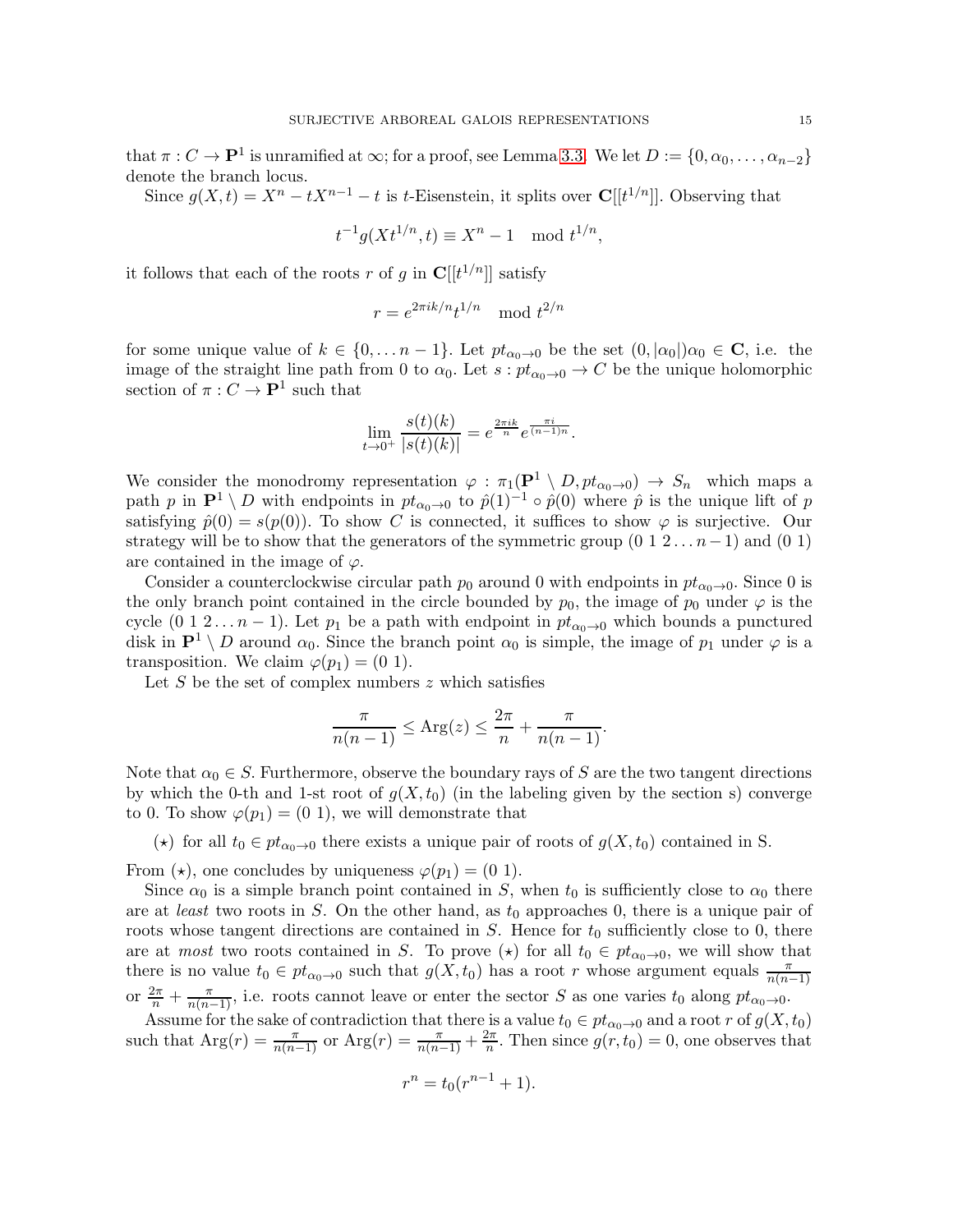And so,

$$
\frac{\pi}{n-1} \equiv \text{Arg}(r^n) \mod 2\pi
$$

$$
\equiv \text{Arg}(t_0) + \text{Arg}(r^{n-1} + 1) \mod 2\pi
$$

$$
\equiv \frac{\pi}{n-1} + \text{Arg}(r^{n-1} + 1) \mod 2\pi.
$$

From which it follows  $Arg(r^{n-1} + 1) \equiv 0 \mod 2\pi$ . Note however,

$$
\operatorname{Arg}(r^{n-1}) \equiv \begin{cases} \frac{\pi}{n} \mod 2\pi & \text{if } \operatorname{Arg}(r) = \frac{\pi}{n(n-1)}, \text{ and} \\ 2\pi - \frac{\pi}{n} \mod 2\pi, & \text{if } \operatorname{Arg}(r) = \frac{\pi}{n(n-1)}. \end{cases}
$$

Therefore,  $r^{n-1}$  is not a real number. It follows  $r^{n-1} + 1$  is not real, and therefore has non-zero argument, a contradiction. We conclude that there is no value  $t_0 \in pt_{\alpha_0 \to 0}$  such that  $g(X, t_0)$  has a root with argument  $\frac{\pi}{n(n-1)}$  or  $\frac{\pi}{n(n-1)} + \frac{2\pi}{n}$  $\frac{2\pi}{n}$ . Therefore,  $\varphi(p_1) = (0 \ 1)$  and C is connected.  $\Box$ 

We deduce our main theorem, Theorem [1.2,](#page-1-2) via a Hilbert irreducibility argument. Proof of Theorem 1.2. If  $n \neq 7 \mod 8$  or in the range  $3 \leq n \leq 6$ , then the theorem is a consequence of Theorem [3.1.](#page-4-5)

Assume that  $n \equiv 7 \mod 8$  or  $3 \leq n \leq 6$ . Without loss of generality, we may assume E is a Galois extension of  $Q$ . Let D be the unique positive, square-free integer which is divisible by the primes which ramify in E and those that divide  $n(n-1)$ . In particular, note that 2 divides D. Let  $B = D/(D, n-1)$ . Consider the polynomial

$$
h(X,t) = f(X, B^{-1}(1 + Dt)) \in \mathbf{Q}[t, X].
$$

By Lemma [4.1,](#page-13-1) the polynomial  $h(X, t)$  has Galois group  $S_n$  over  $\mathbf{Q}(B^{-1}(1+Dt)) = \mathbf{Q}(t)$ . Therefore by the Hilbert Irreducibility Theorem, there exists infinitely many values  $t_0 \in \mathbf{Z}$ such that the splitting field  $K_{t_0}$  of  $h(X, t_0) = f(X, B^{-1}(1 + Dt_0))$  is an  $S_n$ -extension of **Q**. Fix such a value  $t_0$ . We claim that there is a finite set L of prime integers which satisfy the following two conditions.

- <span id="page-15-2"></span><span id="page-15-1"></span>(1) If  $l \in L$ , then  $l \nmid D$ .
- ([2](#page-15-0)) The closed, normal subgroup<sup>2</sup>  $S_L \leq G_Q$  generated by the inertia groups  $I_l$  for  $l \in L$ acts on the roots  $f(X, B^{-1}(1 + Dt_0))$  as the full symmetric group  $S_n$ .

Since there are no everywhere unramfied extensions of  $Q$ , the set of primes which ramify in  $K_{t_0}$  satisfy Condition [2](#page-15-1). We show this set satisfies Condition [1,](#page-15-2) i.e. that  $K_{t_0}$  is unramified at all primes dividing D.

Recall that  $D = B(D, n - 1)$ . If l divides B, then l is prime to  $n - 1$  and the valuation  $v_l(B^{-1}(1+Dt_0)) = -1$ . It follows by Lemma [3.3,](#page-6-1) that the extension  $L_{t_0}$  is unramified at l. On the other hand, if l divides  $n-1$ , then  $f(X, B^{-1}(1+Dt_0))$  has l-integral coefficients

<span id="page-15-0"></span><sup>&</sup>lt;sup>2</sup>the subgroup  $S_L$  is simply the absolute Galois group of the maximal extension of **Q** in which all primes in L are unramified.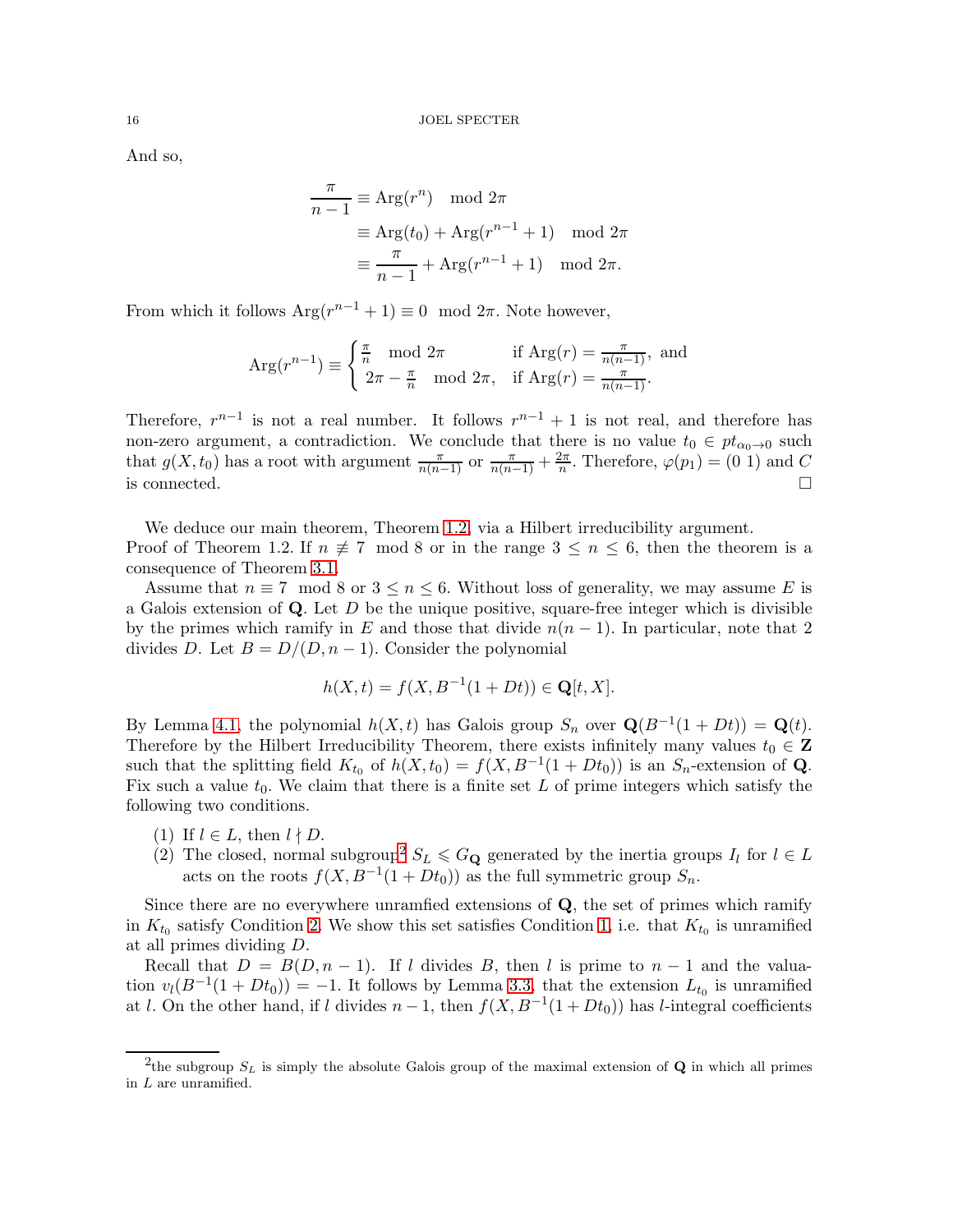and the discriminant:

$$
\Delta(f(X, B^{-1}(1+Dt_0)) = n^n \prod_{c \in \overline{Q} \; : \; h'(c, t_0) = 0} f(c, B^{-1}(1+Dt_0))^{m_c}
$$
  
=  $n^n (B^{-1}(1+Dt_0))^{n-1} \left( (B^{-1}(1+Dt_0))^{n-1} \left( \frac{1}{n} - 1 \right) + 1 \right)$   
 $\equiv B^{1-n} \mod l,$ 

is prime to l. Hence,  $K_{t_0}$  is unramified at l. We conclude that  $K_{t_0}$  is unramified at all primes dividing D.

To conclude the proof of the Theorem, we perturb  $B^{-1}(1+Dt_0)$  in  $\prod_{l\in L} \mathbf{Q}_l$  to produce values of A for which  $f(X, A)$  has a surjective arboreal  $G_E$ -representation. Let  $X_0$  denote the set of roots of  $f(X, B^{-1}(1+Dt_0))$  in  $\overline{\mathbf{Q}}$ . Note that since the splitting field of  $f(X, B^{-1}(1+Dt_0))$ over **Q** is  $S_n$ -extension, the polynomial  $f(X, B^{-1}(1 + Dt_0))$  is separable over **Q**<sub>l</sub>. Let

$$
\delta_l := \min\{|r_1 - r_2|_l : f(r_1, B^{-1}(1 + Dt_0)) = f(r_2, B^{-1}(1 + Dt_0)) = 0 \text{ and } r_1 \neq r_2\}
$$

be the minimum distance between a distinct pair of roots. By Krasner's Lemma, there exists an open ball  $U_l \subseteq \mathbf{Q}_l$  centered at  $B^{-1}(1+Dt_0)$  such that if  $A_l \in U_l$  and r is a root of  $f(X, B^{-1}(1+Dt_0))$ , then there is a unique root  $r(A_l)$  of  $f(X, A_l)$  such that  $|r-r(A_l)|_l < \delta_l$ . Since the action of  $I_l$  on  $\mathbf{Q}_l$  preserves distances, the map  $r \mapsto r(A_l)$  is  $G_{\mathbf{Q}_l}$ -equivariant. Identifying the set of roots of  $f(X, A_l)$  and  $f(X, B^{-1}(1 + Dt_0))$  via this map, we see that for all  $A_l \in U_l$  the image of  $I_l$  in the symmetric group  $S_{X_0}$  is locally constant.

The group  $S_L$  is the normal closure of the group generated by the subgroups  $I_l$  for  $l \in L$ . Let  $U_L := \prod_{l \in L} U_l$ . Since the action of  $S_L$  on  $X_0$  surjects onto  $S_{X_0}$ , for all  $A \in U_L \cap \mathbf{Q}$  the permutation representation of  $S_L$  on the roots of  $f(X, A)$  is surjective. Since E is Galois and unramified at the primes in L, the group  $G_E \leqslant G_{\mathbf{Q}}$  is normal and contains  $S_L$ . It follows that for any  $A \in U_L \cap \mathbf{Q}$  the splitting field of  $f(X, A)$  over E is an  $S_n$ -extension.

We conclude the proof by showing that there are infinitely many values  $A \in U_L \cap \mathbf{Q}$  such that the arboreal Galois representation attached to  $f_{1,A}(X) := f(X, A)$  contains  $\Gamma(1)$ . By Theorem [3.1,](#page-4-5) it suffices show that there are infinitely many  $A \in U_L \cap \mathbf{Q}$  satisfying Hypothe-ses [\(A.1\)](#page-4-1) - [\(A.8\)](#page-4-2). Let  $p_0$  and  $p_\infty$  be any choice of distinct primes which are greater than n, unramified in  $E$ , and not contained in  $L$ . Then Hypotheses  $(A.1)$  -  $(A.7)$  are open local conditions on A at the finite set of places dividing  $Dp_0p_\infty$  and  $\infty$ . In particular, they are conditions at places distinct from those in L. Let  $U_{\Gamma(1)}$  denote the open subset of  $\mathbf{R} \times \prod_{p|Dp_0p_{\infty}} \mathbf{Q}_p$  consisting of values which satisfy Hypotheses  $(A.1)$  -  $(A.7)$  locally. Let S denote the set of places

$$
S := \{ |\cdot|_p : p \in L, \text{ or } p = \infty, \text{ or } p | Dp_0 p_\infty \}.
$$

By weak approximation there are infinitely many values  $A_0 \in (U_{\Gamma(1)} \times U_L) \cap \mathbf{Q}$ . Fix any such value. Since  $U_{\Gamma(1)} \times U_L$  is open, there exists a real number  $\epsilon > 0$  such that if  $|1 - w|_p < \epsilon$  at all places in S, then  $wA_0 \in U_{\Gamma(1)} \times U_L$ . Fix such an  $\epsilon > 0$ . Let M be a positive integer such that  $|M|_p < \epsilon$  at all *finite* places  $|\cdot|_p \in S$ . If x is any positive integer which is

- <span id="page-16-1"></span><span id="page-16-0"></span>(1) not divisible by the primes contained in S, and
- (2) sufficiently large: specifically  $M/x < \epsilon$ ,

<span id="page-16-2"></span>then  $A_x := \frac{x+M}{x} A_0 \in U_{\Gamma(1)} \times U_L$ , and therefore satisfies hypotheses  $(A.1)$  -  $(A.7)$ . For such a value  $x \in \mathbf{Z}_{+}$ , if one additionally asks that

(3)  $(x, A_0^+) = 1$  and  $x \not\equiv \pm (A_0^-)^{-1} \mod 8$ ,